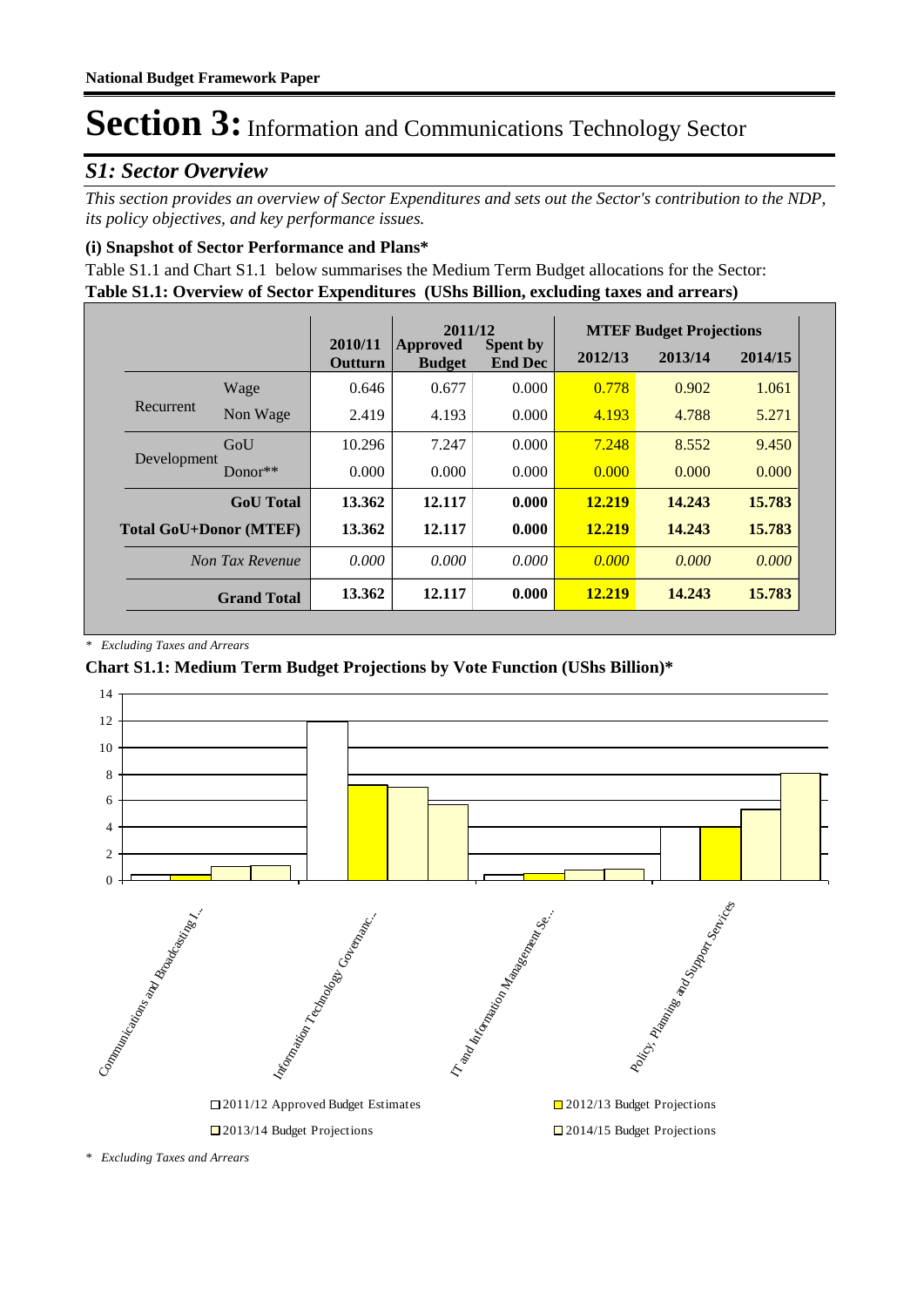### **(ii) Sector Contributions to the National Development Plan**

In line with NDP thematic objectives, ICT acts as an enabler of modernization and reforms in all the NDP thematic Objectives. More specifically, ICT has facilitated equitable access to information locally, nationally and internationally thus enhancing good governance and improve human security, Promoting innovations and competiveness to mention but a few.

### **(iii) Medium Term Sector Policy Objectives**

The sector objectives which guide medium term outputs and resource allocations are:

*1. To increase geographical coverage and tele-density of telecommunications services with a high quality of service;*

*2. To have in place a balanced and coordinated national and regional communications infrastructure;*

*3. To promote equitable access to affordable and innovative communication services with specific emphasis on rural areas;*

*4. To establish and enforce a regulatory framework that promotes the development of the sector;*

*5. To provide affordable and accessible postal services countrywide;*

*6. To provide high quality broadcasting infrastructure countrywide;*

*7. To promote use of information technologies in all spheres of life to enhance efficiency and effectiveness;*

*8. To provide high quality market-driven and sustainable training, research and consultancy services that support the ICT sector.*

### **(iv) Summary of Sector Performance**

The status of the sector in terms of its three priority sector outcomes is set out below:

### Outcome 1: Improved ICT Governance.

The outcome aims at development and implementation of Policies, Laws and Regulations for the ICT sector, establishment and overseeing the operations of the sector's Institutional governing bodies, such as Uganda Communications Commission (UCC), Broadcasting Council (BC), Uganda Posts Limited (UPL), and National Information Technology Authority (NITA-U). As an Indicator to the good governance of the ICT sector in Uganda, the sector aims at achieving a 5% target in Foreign Director Investment in ICT in FY2011/12 compared to the current 3% (baseline 2008).

### Outcome 2: Improved access and utilisation of quality and affordable ICT resources and services in all *spheres of life.*

The Outcome aims at delivery of quality and affordable ICT resources and services to both the Private sector and Government in the related fields of health (e-health), education (e-education), governance (egovernment services), agriculture, elections, security and penetration of ICT resources and services to household, institutional and individual through coverage and infrastructure (both Private and Public), Service development - (RCDF, NBI, BPO) and Pricing of these resources and services. As an Indicator to increased access and utilisation of ICT resources the sector targets to increase the mobile phone penetration from 27%(Baseline 2007) to 30% in FY 2011/12, it also targets to achieve 30% and 40% proportion of households with TV's and Radios respectively.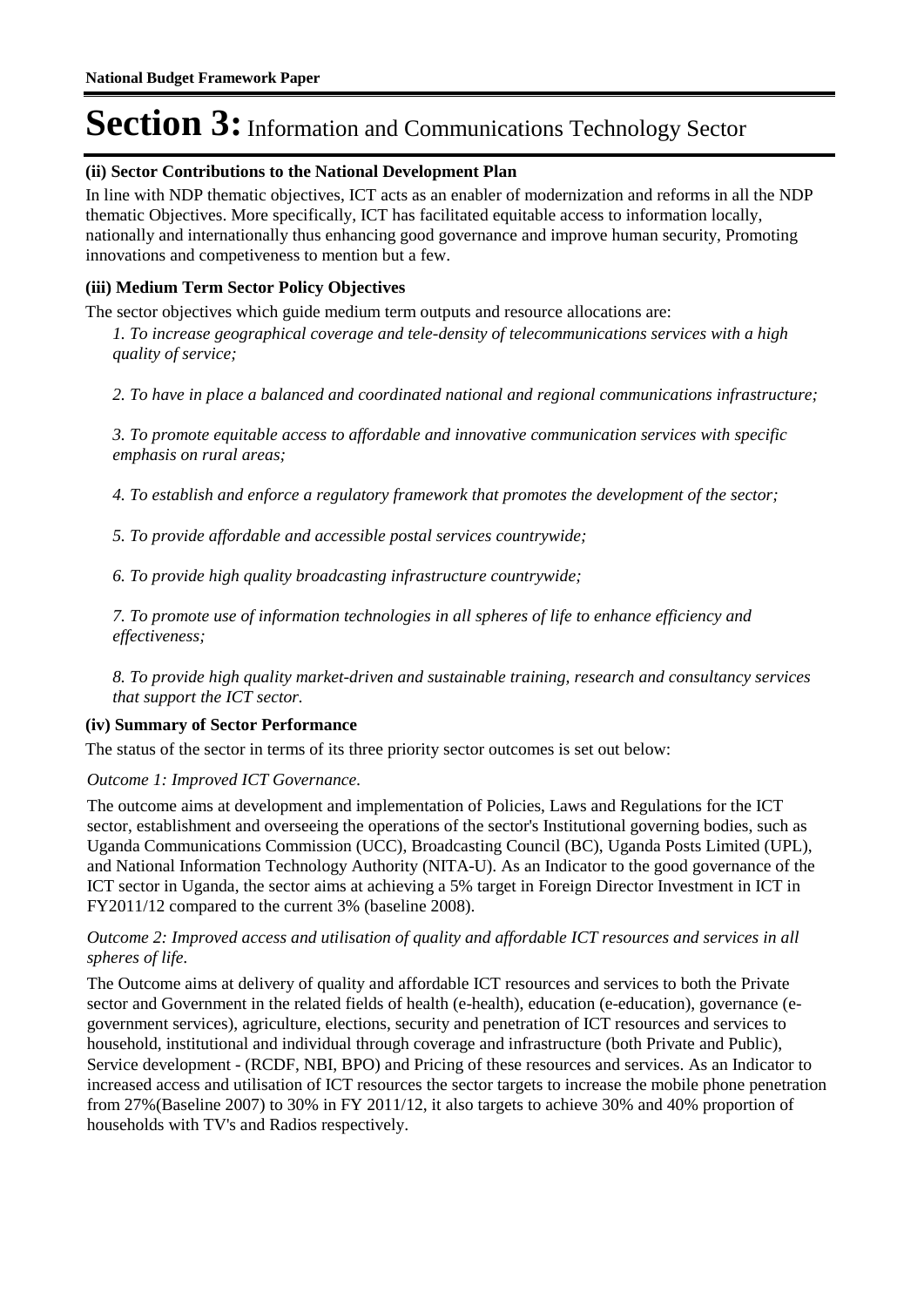Outcome 3: Promote ICT business to enhance employment, income and growth.

The outcome aims at enhancing ICT business as reflected from its contribution towards GDP, Employment (direct and indirect/ Formal and Informal), e-commerce (BPO, trade exports software and hardware, Money banking-Msente), Government Tax contribution, ICT as an enabler- in the business sense, as used in water and energy bills payment. At this, the sector targets a 10% foreign exchange earning from ICT products and services, Increase of the business workforce in ICT from 137,000 individuals (baseline 2007) to 200,000 by end of FY2011/12. The sector also aims at increasing its share capital contribution to GDP from 4% (baseline 2008) to 8% by end of FY 2011/12.

### *S2: Sector Performance and Plans to Improve Sector Outcomes*

*This section describes past performance and plans to improve sector outcomes. For each outcome it sets out outcome indicators, key sector outputs and actions to improve sector performance. It then sets out analysis of the efficiency of sector allocations and major capital investments.*

### **(i) Outcome 1: Improved ICT Governance.**

### *Status of Sector Outcomes*

**Table S2.1: Sector Outcome Indicators** The table below sets out the status of sector outcomes in terms of key sector outcome indicators.

### *Performance for the first half of the 2011/12 financial year*

NITA-U operationalised, Cyber bills assented to by H.E the President, Principle Guidelines to the harmonisation of the Electronic Media Act and communications Act Developed and submitted to Cabinet, Analog to Digital migration Policy before Cabinet, Cabinet memo for IT policy developed and Submitted to Cabinet, Postal Policy before Cabinet, E-Government Policy Framework cabinet memo submitted, First draft of Telecom Policy Developed.

| <b>Outcome 1: Improved ICT Governance.</b>          |                                                           |                                                                                                                 |                                                                 |  |  |
|-----------------------------------------------------|-----------------------------------------------------------|-----------------------------------------------------------------------------------------------------------------|-----------------------------------------------------------------|--|--|
| Vote, Vote Function<br><b>Key Output</b>            | <b>Approved Budget and</b><br><b>Planned outputs</b>      | 2011/12<br><b>Spending and Outputs</b><br><b>Achieved by End Dec</b>                                            | 2012/13<br><b>Proposed Budget and</b><br><b>Planned Outputs</b> |  |  |
|                                                     | Vote: 020 Ministry of Information & Communications Tech.  |                                                                                                                 |                                                                 |  |  |
|                                                     | Vote Function:0501 IT and Information Management Services |                                                                                                                 |                                                                 |  |  |
| Output: 050101                                      | <b>Enabling Policies, Laws and Regulations developed</b>  |                                                                                                                 |                                                                 |  |  |
| <b>Description of Outputs:</b>                      | Develop and Disseminate<br>information Security strategy. | Mechanism for coordination of<br>national Information Security<br>developed                                     |                                                                 |  |  |
|                                                     | Operationalize the cyber laws                             |                                                                                                                 |                                                                 |  |  |
|                                                     | including development of<br>regulations.                  | Instrument for establishment of<br>Directorate of Information<br>Security and Assurance under<br>NITA-U drafted |                                                                 |  |  |
| Performance Indicators:                             |                                                           |                                                                                                                 |                                                                 |  |  |
| <b>Status of ICT Regulations</b>                    |                                                           |                                                                                                                 |                                                                 |  |  |
| Status of ICT policies<br><b>Status of ICT Laws</b> | good                                                      |                                                                                                                 | good                                                            |  |  |
| Output Cost (UShs bn):                              | 0.146                                                     | 0.000                                                                                                           | 0.146                                                           |  |  |
| Output: 050102                                      | E-government services provided                            |                                                                                                                 |                                                                 |  |  |

#### **Table S2.2: Key 2012/13 Outputs Contributing to the Sector Outcome\***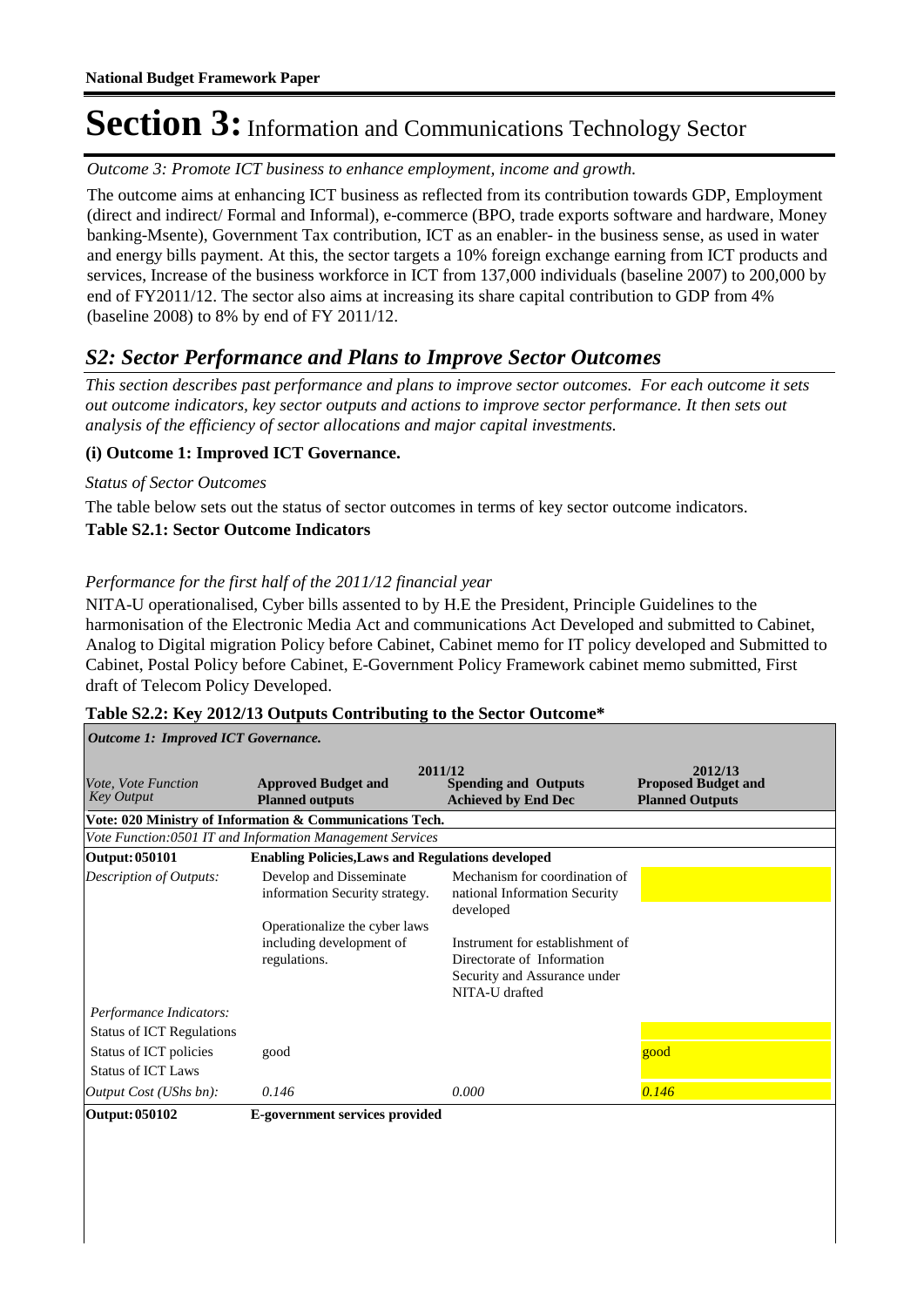| <b>Outcome 1: Improved ICT Governance.</b>                                                |                                                                                                                                                                                                                    |                                                                                                                     |                                                                 |
|-------------------------------------------------------------------------------------------|--------------------------------------------------------------------------------------------------------------------------------------------------------------------------------------------------------------------|---------------------------------------------------------------------------------------------------------------------|-----------------------------------------------------------------|
| Vote, Vote Function<br>Key Output                                                         | 2011/12<br><b>Approved Budget and</b><br><b>Planned outputs</b>                                                                                                                                                    | <b>Spending and Outputs</b><br><b>Achieved by End Dec</b>                                                           | 2012/13<br><b>Proposed Budget and</b><br><b>Planned Outputs</b> |
| Description of Outputs:                                                                   | Implementation and coordinate<br>roll out of e-government master<br>plan.                                                                                                                                          | Roll out of Unified<br>communication in MoICT<br>coordinated                                                        |                                                                 |
|                                                                                           | Technical guidance and<br>monitoring provided to all<br><b>MDAs</b><br>Implementation of Information<br>security strategy                                                                                          | Technical guidance provided to<br>: UNEB, UBTEB, MoPS/Civil<br>Service College, MUK,<br>MoD/UPDF,                   |                                                                 |
| Output Cost (UShs bn):                                                                    | 0.135                                                                                                                                                                                                              | 0.000                                                                                                               | 0.148                                                           |
|                                                                                           | Vote Function:0502 Communications and Broadcasting Infrastructure                                                                                                                                                  |                                                                                                                     |                                                                 |
| <b>Output: 050201</b>                                                                     | Policies, Laws and regulations developed                                                                                                                                                                           |                                                                                                                     |                                                                 |
| <b>Description of Outputs:</b>                                                            | Broadcasting policy reviewed;                                                                                                                                                                                      | Draft Harmonized Bill<br>submitted to Cabinet and                                                                   |                                                                 |
|                                                                                           | Electronic Media<br>Communications and<br><b>Broadcasting Infrastructure</b><br>management policy<br>developed.<br>Spectrum Management Policy<br>Developed<br>National Postcode and<br>Addressing system strategy. | approved.                                                                                                           |                                                                 |
| <i>Output Cost (UShs bn):</i>                                                             | 0.154                                                                                                                                                                                                              | 0.000                                                                                                               | 0.154                                                           |
| Output: 050202                                                                            | Sub-sector monitored and promoted                                                                                                                                                                                  |                                                                                                                     |                                                                 |
| Description of Outputs:                                                                   | Implementation and coordinate<br>roll out of e-government master<br>plan.                                                                                                                                          | Implementation road map of the<br><b>Digital Migration Policy</b><br>developed<br>Implementation of Analogue to     |                                                                 |
|                                                                                           | Consumer education and<br>Awareness in migration process<br>carried out;                                                                                                                                           | <b>Digital Broadcasting Migration</b><br>Policy has commenced<br>Draft Master Plan for<br>implementation of Digital |                                                                 |
|                                                                                           | Develop guidelines for licensing Migration for the entire country<br>digital<br>broadcasting.<br>Technical supervision provided                                                                                    | developed                                                                                                           |                                                                 |
| Performance Indicators:                                                                   |                                                                                                                                                                                                                    |                                                                                                                     |                                                                 |
| % of resolutions from ICT<br>monitoring reports and<br>awareness campaigns<br>implemented | 2                                                                                                                                                                                                                  | $\mathbf{1}$                                                                                                        |                                                                 |
| Output Cost (UShs bn):                                                                    | 0.136                                                                                                                                                                                                              | 0.000                                                                                                               | 0.136                                                           |
|                                                                                           | Vote Function:0503 Information Technology Governance Services(NITA-U)                                                                                                                                              |                                                                                                                     |                                                                 |
| Output: 050301                                                                            | A harmonised and coordinated National Information Technology Systems developed                                                                                                                                     |                                                                                                                     |                                                                 |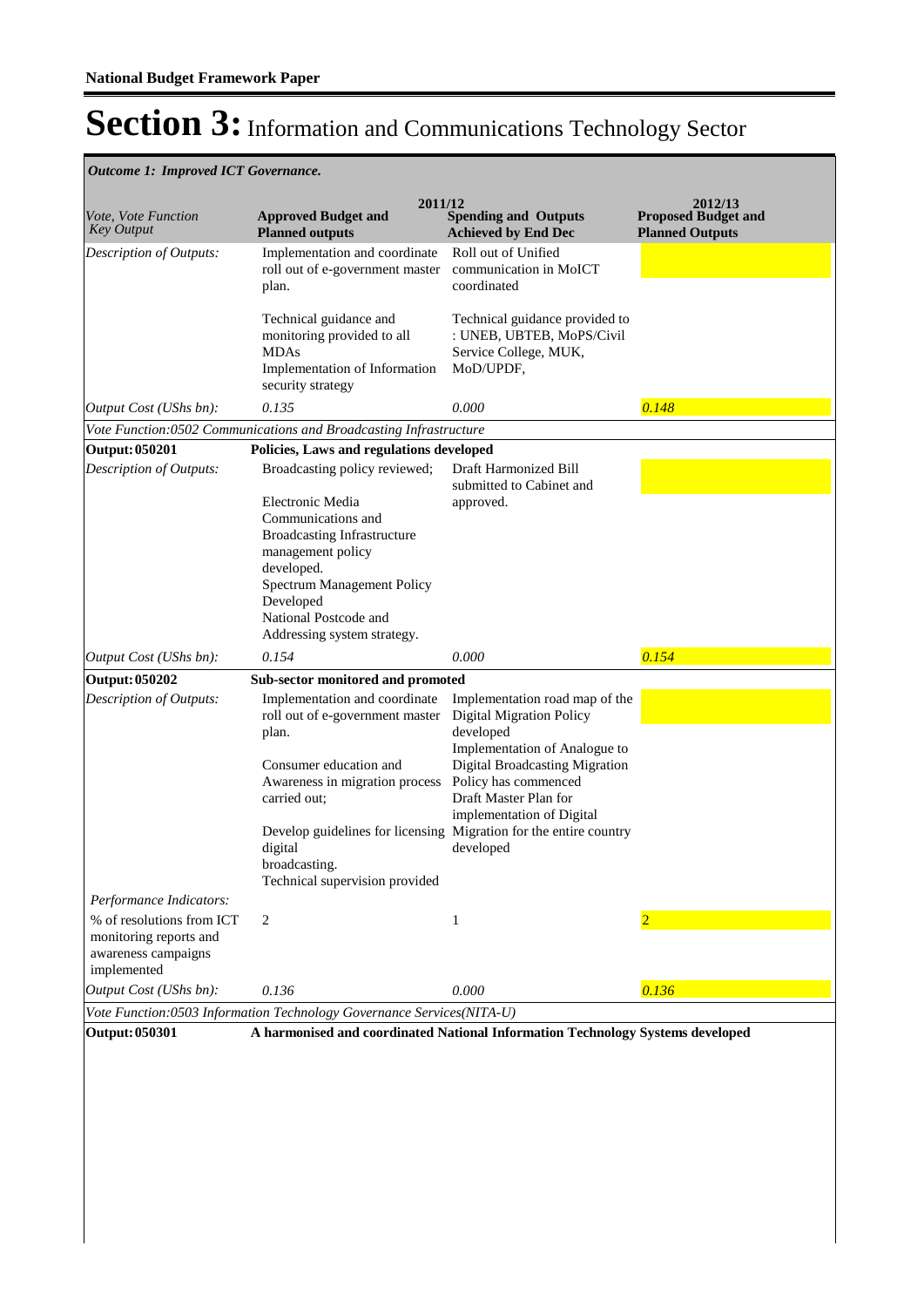### *Outcome 1: Improved ICT Governance.*

| Vote, Vote Function<br><b>Key Output</b>                                                          | 2011/12<br><b>Approved Budget and</b><br><b>Planned outputs</b>                                              | <b>Spending and Outputs</b><br><b>Achieved by End Dec</b>                  | 2012/13<br><b>Proposed Budget and</b><br><b>Planned Outputs</b> |
|---------------------------------------------------------------------------------------------------|--------------------------------------------------------------------------------------------------------------|----------------------------------------------------------------------------|-----------------------------------------------------------------|
| Description of Outputs:                                                                           | Financial Management &<br>Accounting Systems Developed Procurement and F&A<br>and Implemented.               | Drafts of manuals of HR,<br>produced and reviewed                          |                                                                 |
|                                                                                                   | Procurement Management<br>Support Systems Developed and<br>Implemented                                       |                                                                            |                                                                 |
|                                                                                                   | <b>Internal Human Resource</b><br>Management and Development<br>Support Systems Developed and<br>Implemented |                                                                            |                                                                 |
| Output Cost (UShs bn):                                                                            | 0.104                                                                                                        | 0.000                                                                      | 0.104                                                           |
| <b>Output: 050304</b>                                                                             | Technical Support on e-Government and e-Commerce provided                                                    |                                                                            |                                                                 |
| Description of Outputs:                                                                           | Maintenance of and logical<br>support to NBI/EGI<br>Infrastructure                                           | Implementation Plan for Phase<br>III developed                             |                                                                 |
|                                                                                                   | Commercializing of the NBI.                                                                                  | Developed ToRs and initiated<br>procurement for firm to<br>supervise Phase |                                                                 |
|                                                                                                   | <b>Information Technology</b><br>support services provided for<br>the implementation of the NSIS             | Ш<br>90% FTA completed                                                     |                                                                 |
| Performance Indicators:                                                                           |                                                                                                              |                                                                            |                                                                 |
| No. of Gov't Institutions<br>operating E-Gov't Services                                           | 20                                                                                                           | 3                                                                          | 27                                                              |
| No. of Gov't Instituitons<br>operating E-Gov't Services<br>(voice data and video<br>conferencing) | 10                                                                                                           | 5                                                                          | 27                                                              |
| IT security work base created yes<br>in Government                                                |                                                                                                              | Yes                                                                        | yes                                                             |
| Output Cost (UShs bn):                                                                            | 0.974                                                                                                        | 0.000                                                                      | 0.974                                                           |
| Output: 050351                                                                                    | E-Government ICT Policy Implementation (NITA - U)                                                            |                                                                            |                                                                 |
| Description of Outputs:                                                                           |                                                                                                              | An E-Govt E-readiness survey<br>conducted                                  |                                                                 |
|                                                                                                   |                                                                                                              | Survey on connectivity and<br>internet usage in MDAs<br>conducted          |                                                                 |
|                                                                                                   |                                                                                                              | Survey on rationalization of IT<br>systems in MDAs conducted               |                                                                 |
| Performance Indicators:                                                                           |                                                                                                              |                                                                            |                                                                 |
| Access to e-government<br>services provided                                                       |                                                                                                              | 1                                                                          |                                                                 |
| Output Cost (UShs bn):                                                                            | 2.561                                                                                                        | 0.000                                                                      | 2.561                                                           |

*\* Excludes taxes and arrears*

### *2012/13 Planned Outputs*

Develop Country Code Top level Domain Policy, Develop an implementation plan for IT policy, Continue the process of establishing CERT and Restructure IT function across government, Develop and Disseminate Information Security strategy, Operationalize the cyber laws including development of regulations, Implement and operationalise the E-government Policy framework, Develop and disseminate ICT sector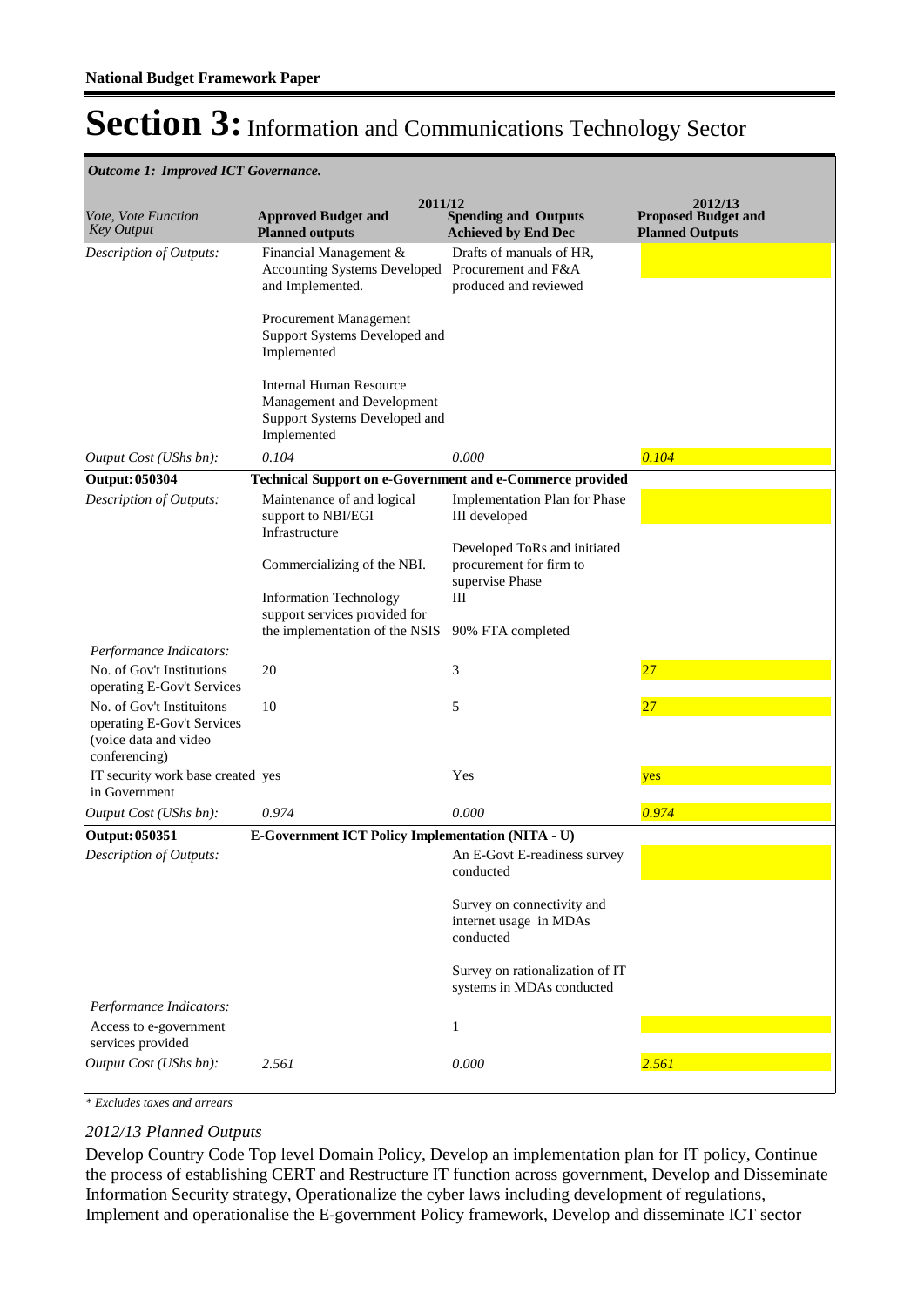standards and guidelines. Develop and disseminate ICT business strategy, Operationalisation of the E-waste policy, IMS policy implementation plan developed. Broadcasting Policy reviewed. Electronic Media Communication and Broadcasting Infrastructure Management Policy developed, Spectrum management Policy developed, National Postcode and Addressing system strategy developed.

### *Medium Term Plans*

Develop Country Code Top level Domain Policy, IT policy, an implementation plan for IT policy, Continue the process of establishing CERT and Restructure IT function across government, Develop and Disseminate Information Security strategy, Operationalize the cyber laws including development of regulations, Implement and operationalise the E-government Policy framework, Develop and disseminate ICT sector standards and guidelines. Develop and disseminate ICT business strategy, Operationalisation of the E-waste policy, IMS policy implementation plan developed. Broadcasting Policy reviewed, Electronic Media Communication and Broadcasting Infrastructure Management Policy developed, Spectrum management Policy developed, National Postcode and Addressing system strategy developed, National Information Technology Planning and Monitoring Services.

### *Actions to Improve Outcome Performance*

*Sector Outcome 1: Improved ICT Governance.*

Critical to the improvement in performance of the ICT sector towards achievement of this outcome is the effective and efficient policies, laws and regulatory development process both within the sector and other players like Cabinet and Parliament in regards to turn around time, and availability of the necessary resources both human and financial to carry out the planned activities.

| seción Outcome 1. Improveu ICI Governance.                                                                                                                                                                                                                           |                                                                                                                                                                 |                                                                                                                                                     |                                                                                                                                 |  |  |
|----------------------------------------------------------------------------------------------------------------------------------------------------------------------------------------------------------------------------------------------------------------------|-----------------------------------------------------------------------------------------------------------------------------------------------------------------|-----------------------------------------------------------------------------------------------------------------------------------------------------|---------------------------------------------------------------------------------------------------------------------------------|--|--|
| 2011/12 Planned Actions:                                                                                                                                                                                                                                             | 2011/12 Actions by Dec:                                                                                                                                         | 2012/13 Planned Actions:                                                                                                                            | <b>MT Strategy:</b>                                                                                                             |  |  |
|                                                                                                                                                                                                                                                                      | Vote: 020 Ministry of Information & Communications Tech.                                                                                                        |                                                                                                                                                     |                                                                                                                                 |  |  |
| Vote Function: 05 01 IT and Information Management Services                                                                                                                                                                                                          |                                                                                                                                                                 |                                                                                                                                                     |                                                                                                                                 |  |  |
| Implement and operationalise<br>the E-government Policy<br>framework.<br>Develop and disserminate<br>ICT sector standards and<br>guidelines.<br>Develop and disserminate<br><b>ICT</b> business<br>strategy.<br>Develop an implementation<br>plan for the IT Policy. | Process of formulating the<br>CERT by the National<br>Security Information Working<br>.Group is ongoing and draft<br>strategy of establishing<br>CERTdeveloped. | <b>Hasten the Policy/Laws</b><br>formulation process<br>specifically the UCRA bill so<br>as to have a condusive Policy<br>and Regulatory enviroment | <b>ICT Policy Framework</b><br>Developed                                                                                        |  |  |
| Implementation and<br>coordinate roll out of e-<br>government master plan.                                                                                                                                                                                           | BPO implementation plan<br>developed.                                                                                                                           | <b>Coordinate and Carryout</b><br>M&E on the implementation<br>of the Framework to<br>institutionalise ICT functions<br>across MDAs and LGs         | Set up the Units;<br><b>Build Capacity for ICT</b><br>personnel across government;<br>Provide technical support<br>supervision. |  |  |
|                                                                                                                                                                                                                                                                      | Vote Function: 05 02 Communications and Broadcasting Infrastructure                                                                                             |                                                                                                                                                     |                                                                                                                                 |  |  |
| Electronic media act and<br><b>Communications Act</b><br>harmonised                                                                                                                                                                                                  | Draft harmonisation report in<br>place                                                                                                                          | Developing the UCRA bill                                                                                                                            | <b>Establish harmonised</b><br>(converged) regulatory Entity                                                                    |  |  |
| Develop and implement<br>Communications &<br><b>Broadcasting Infrastructure</b><br>management policy and<br>Spectrum Management<br>Policy<br>Develop guidelines<br>for licensing digital<br>broadcasting.                                                            | Draft digital broadcasting<br>policy in place<br>A strategy for migration from<br>analogue to digital<br>broadcasting in place.                                 | Developing the UCRA bill                                                                                                                            | Carry out studies in related<br>field to inform policy;                                                                         |  |  |

### **Table S2.3: Actions and Medium Term Strategy to Improve Sector Outcome**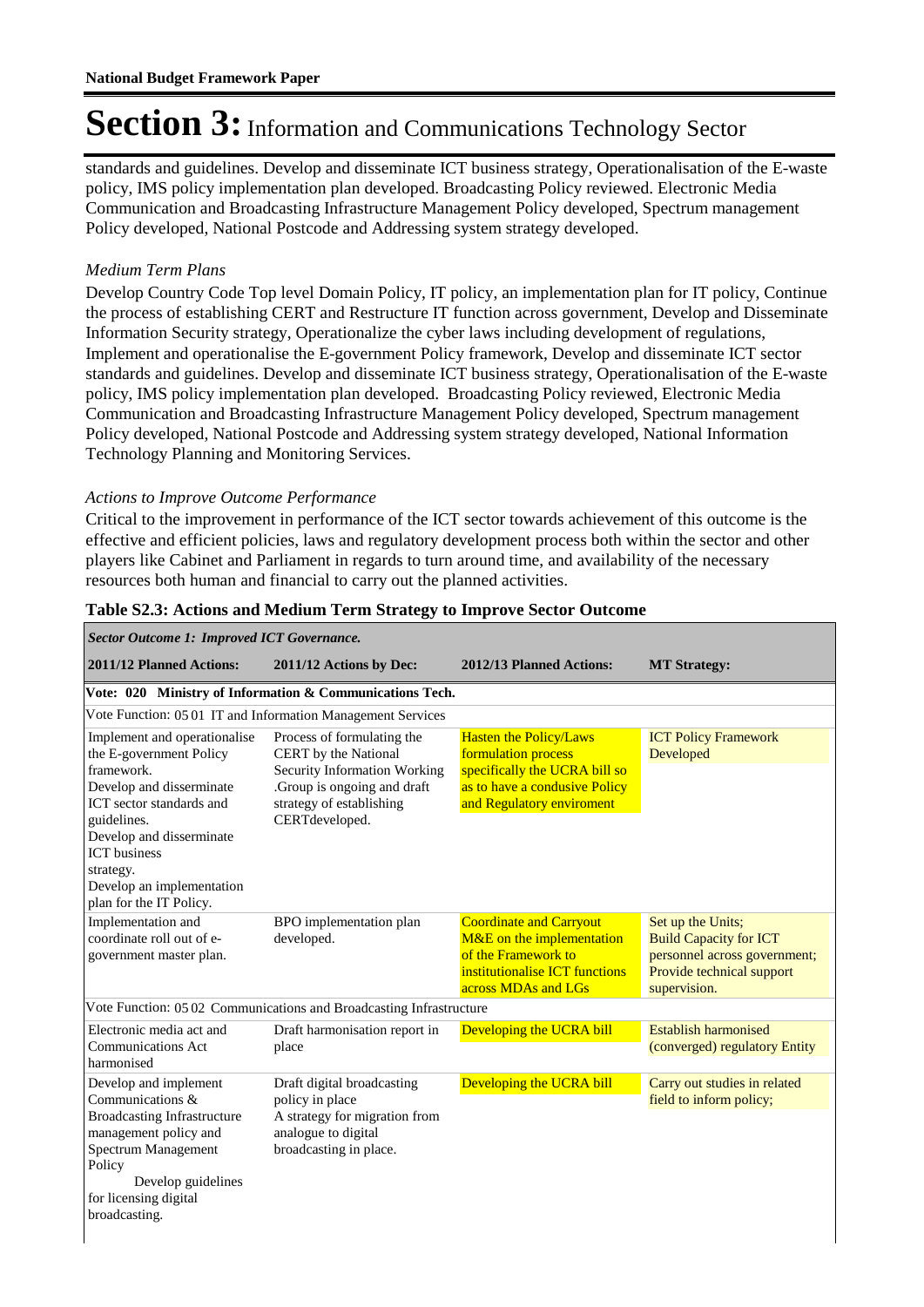| Sector Outcome 1: Improved ICT Governance.                                                                                                                                                 |                                                                                                                                                                                                                   |                                                                                                                                                                       |                                                                                                 |  |  |  |
|--------------------------------------------------------------------------------------------------------------------------------------------------------------------------------------------|-------------------------------------------------------------------------------------------------------------------------------------------------------------------------------------------------------------------|-----------------------------------------------------------------------------------------------------------------------------------------------------------------------|-------------------------------------------------------------------------------------------------|--|--|--|
| 2011/12 Planned Actions:                                                                                                                                                                   | 2011/12 Actions by Dec:                                                                                                                                                                                           | 2012/13 Planned Actions:                                                                                                                                              | <b>MT Strategy:</b>                                                                             |  |  |  |
| Vote Function: 05.49 Policy, Planning and Support Services                                                                                                                                 |                                                                                                                                                                                                                   |                                                                                                                                                                       |                                                                                                 |  |  |  |
| Procurement process for<br>strategic plan on going.<br>Draft ICT Policy framework<br>in place, plans to have further<br>consultations are under way.<br>Draft analogue policy in<br>place. | Procurement process for<br>strategic plan on going.<br>Draft ICT Policy framework<br>in place, plans to have further<br>consultations are under way.<br>Draft analogue policy in place.<br>Cabinet Memo prepared. | <b>Advocate for increased</b><br>funding to the Sector and seek<br>supplementary means of<br>funding of planned activities<br>in addition to the Consolidated<br>Fund | Attract and lobby for Donor<br><b>Funding to the Proposed</b><br><b>Programmes and Projects</b> |  |  |  |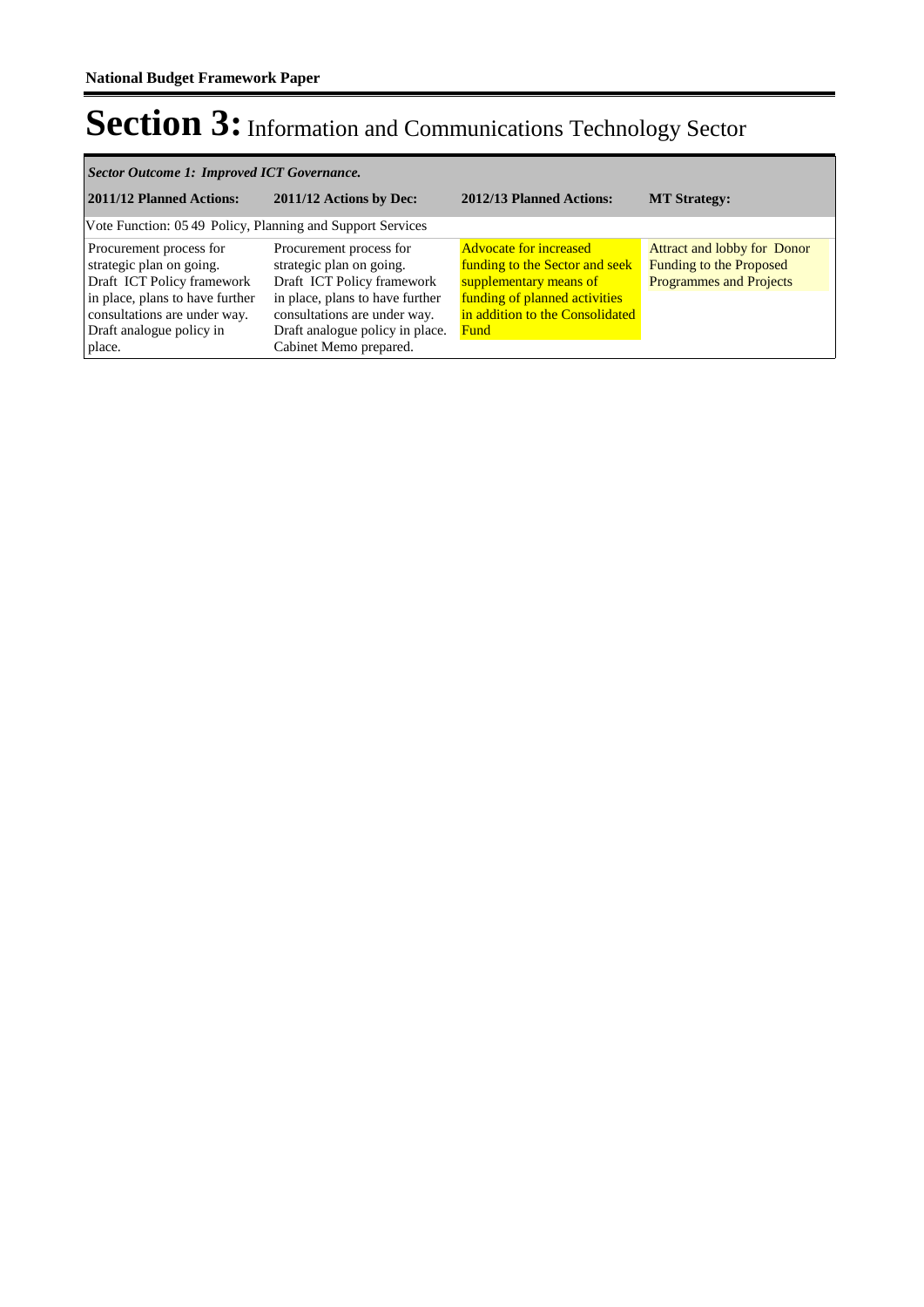### **(ii) Outcome 2: Improved access and utilisation of quality and affordable ICT resources and services in all spheres of life.**

#### *Status of Sector Outcomes*

The table below sets out the status of sector outcomes in terms of key sector outcome indicators.

#### **Table S2.1: Sector Outcome Indicators**

| Outcome 2: Improved access and utilisation of quality and affordable ICT resources and services in all spheres of life. |                 |                  |                             |  |  |  |
|-------------------------------------------------------------------------------------------------------------------------|-----------------|------------------|-----------------------------|--|--|--|
| <b>Outcome and Outcome Indicator</b>                                                                                    | <b>Baseline</b> | $2012/13$ Target | <b>Medium Term Forecast</b> |  |  |  |
| Proportion of households with a TV.                                                                                     | 25 (2008)       | 30               | 45(2013)                    |  |  |  |
| Proportion of households with a radio.                                                                                  | 30 (2008)       | 40               | 50(2013)                    |  |  |  |
| No. of e-government applications and services in<br>operarion                                                           | 2(2008)         |                  | 10(2013)                    |  |  |  |
| % Mobile phone penetration                                                                                              | 27% (2008)      | 30               | 40(2012)                    |  |  |  |

### *Performance for the first half of the 2011/12 financial year*

Technical Guidance was provided to UNEB, Ministry of Public Service, UBOS (Community Information Systems), National IT Authority, Ministry of Defense on the use of ICT, Monitoring done of the e- projects (HiWEL, ToRs of task force to oversee the migration process drawn and 4 digital migration pilot projects namely UBC, Star Times TV, Mo TV and Next Generation TV have been coordinated and monitored. National steering committee on digital migration and the digital migration task force established, ToRs for public relation management drawn, Procurement of public relation agency has been initiated and Continued Consumer Awareness carried out from Q1 to Q2. (PAeN)

Technical support to Nakaseke wireless IP network provided and monitoring done, further technical support provided to Police and other Security Agencies on Expansion of TETRA, CCTV and Call Center, benchmarking with other countries Mexico, Tanzania, china, South Africa achieved and quarterly monitoring carried out, Specifications for services and equipment for the postal code developed and project team setup.

Supervision of Phase II optical fibre laying undertaken by NITA-U staff, -1050km of fibre Optic Cable off the planned 1477km, Supervision of installation of back up equipment in 27 Ministries and Dep't; ToRs for Forensic Technical Audit developed reviewed and updated. ToRs for Data Centre Standards developed Site identification and assessment process undertaken and site for primary data center identified, designs updated and civil works have commenced. ToRs for new DBICs sites developed, Selection criteria for DBICs sites updated and 4 new DBICs sites identified. Monitoring of existing DBICs sites undertaken in particular 2 DBICs sites (Busia and Iganga) visited and monitored under Q2 Engagement with UNIDO to review functionality of DBICs.

Negotiations for harmonizing the DBICs projects with UCC and Posta Uganda initiated. ToRs for the training of DBICs managers developed and the procurement of the training initiated. Financing agreement for the counterpart funding of the BPO incubation center with UCC drafted. BPO roadmap developed. BPO stakeholder analysis undertaken; ToRs for BPO standards developed; ToRs for BPO model and strategy for developed; Draft cabinet memo on BPO presented; Internal BPO workshop held to review and develop BPO strategy

#### **Table S2.2: Key 2012/13 Outputs Contributing to the Sector Outcome\***

| Outcome 2: Improved access and utilisation of quality and affordable ICT resources and services in all spheres of life. |                                                           |                                                                      |                                                                 |  |  |  |
|-------------------------------------------------------------------------------------------------------------------------|-----------------------------------------------------------|----------------------------------------------------------------------|-----------------------------------------------------------------|--|--|--|
| <i>Vote, Vote Function</i><br>Key Output                                                                                | <b>Approved Budget and</b><br><b>Planned outputs</b>      | 2011/12<br><b>Spending and Outputs</b><br><b>Achieved by End Dec</b> | 2012/13<br><b>Proposed Budget and</b><br><b>Planned Outputs</b> |  |  |  |
|                                                                                                                         | Vote: 020 Ministry of Information & Communications Tech.  |                                                                      |                                                                 |  |  |  |
|                                                                                                                         | Vote Function:0501 IT and Information Management Services |                                                                      |                                                                 |  |  |  |
| Output: 050102                                                                                                          | E-government services provided                            |                                                                      |                                                                 |  |  |  |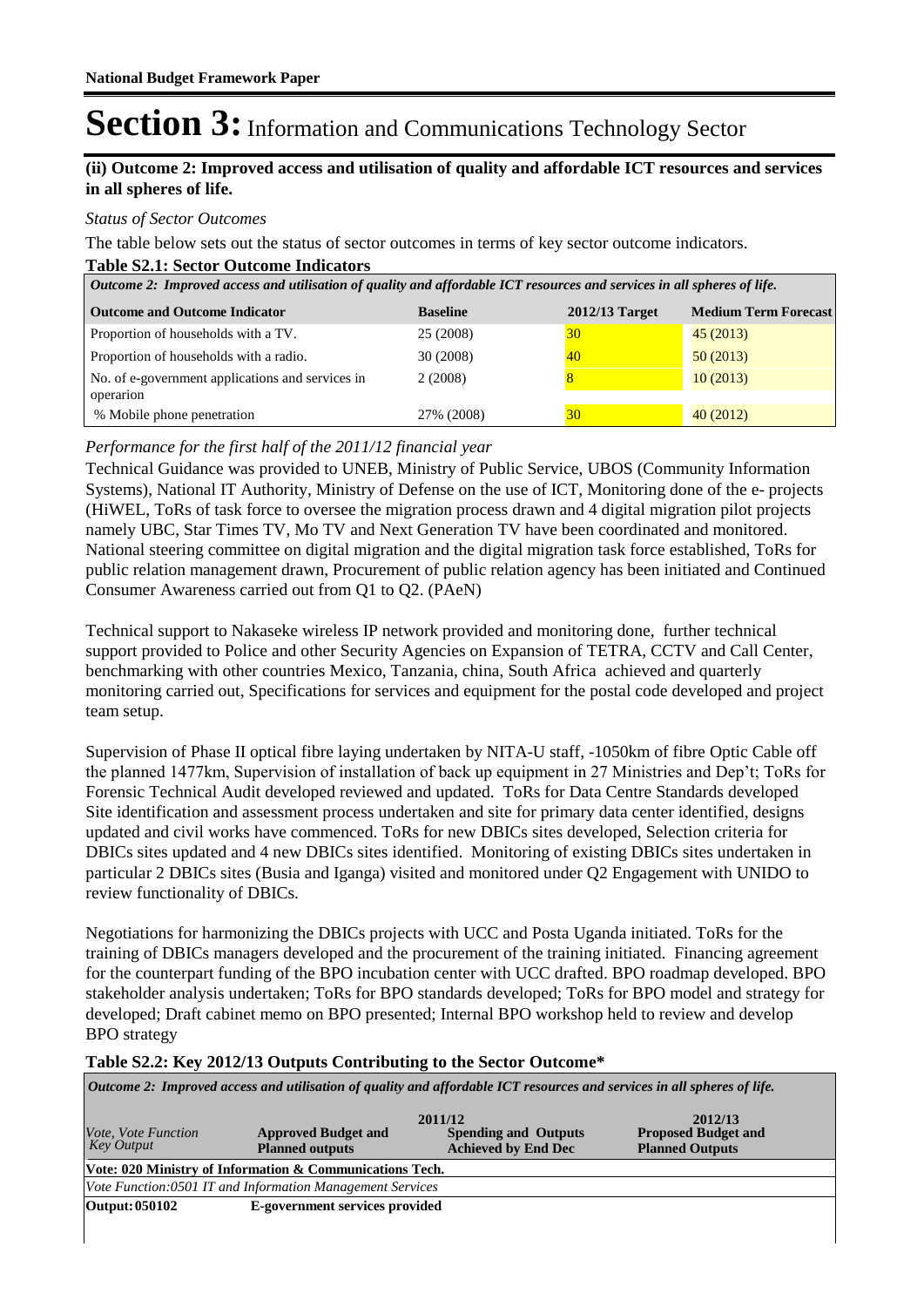|                                                                                           | Outcome 2: Improved access and utilisation of quality and affordable ICT resources and services in all spheres of life.                                                                                             |                                                                                                                                                                                                                                                                                                                   |                                                                 |
|-------------------------------------------------------------------------------------------|---------------------------------------------------------------------------------------------------------------------------------------------------------------------------------------------------------------------|-------------------------------------------------------------------------------------------------------------------------------------------------------------------------------------------------------------------------------------------------------------------------------------------------------------------|-----------------------------------------------------------------|
| Vote, Vote Function<br>Key Output                                                         | 2011/12<br><b>Approved Budget and</b><br><b>Planned outputs</b>                                                                                                                                                     | <b>Spending and Outputs</b><br><b>Achieved by End Dec</b>                                                                                                                                                                                                                                                         | 2012/13<br><b>Proposed Budget and</b><br><b>Planned Outputs</b> |
| Description of Outputs:                                                                   | Implementation and coordinate<br>roll out of e-government master<br>plan.                                                                                                                                           | Roll out of Unified<br>communication in MoICT<br>coordinated                                                                                                                                                                                                                                                      |                                                                 |
|                                                                                           | Technical guidance and<br>monitoring provided to all<br><b>MDAs</b><br>Implementation of Information<br>security strategy                                                                                           | Technical guidance provided to<br>: UNEB, UBTEB, MoPS/Civil<br>Service College, MUK,<br>MoD/UPDF,                                                                                                                                                                                                                 |                                                                 |
| Output Cost (UShs bn):                                                                    | 0.135                                                                                                                                                                                                               | 0.000                                                                                                                                                                                                                                                                                                             | 0.148                                                           |
| <b>Output: 050105</b>                                                                     | <b>Human Resource Base for IT developed</b>                                                                                                                                                                         |                                                                                                                                                                                                                                                                                                                   |                                                                 |
| Description of Outputs:                                                                   | Continue discussions on<br>syllabus in primary and<br>secondary schools; and tertiary<br>institutions.                                                                                                              | Continued discussions on<br>school syllubus on going till Q4                                                                                                                                                                                                                                                      |                                                                 |
| Output Cost (UShs bn):                                                                    | 0.073                                                                                                                                                                                                               | 0.000                                                                                                                                                                                                                                                                                                             | 0.073                                                           |
|                                                                                           | Vote Function:0502 Communications and Broadcasting Infrastructure                                                                                                                                                   |                                                                                                                                                                                                                                                                                                                   |                                                                 |
| <b>Output: 050201</b>                                                                     | Policies, Laws and regulations developed                                                                                                                                                                            |                                                                                                                                                                                                                                                                                                                   |                                                                 |
| Description of Outputs:                                                                   | Broadcasting policy reviewed;                                                                                                                                                                                       | Draft Harmonized Bill                                                                                                                                                                                                                                                                                             |                                                                 |
|                                                                                           | Electronic Media<br>Communications and<br><b>Broadcasting Infrastructure</b><br>management policy<br>developed.<br>Spectrum Management Policy<br>Developed<br>National Postcode and<br>Addressing system strategy.  | submitted to Cabinet and<br>approved.                                                                                                                                                                                                                                                                             |                                                                 |
| Output Cost (UShs bn):                                                                    | 0.154                                                                                                                                                                                                               | 0.000                                                                                                                                                                                                                                                                                                             | 0.154                                                           |
| <b>Output: 050202</b>                                                                     | Sub-sector monitored and promoted                                                                                                                                                                                   |                                                                                                                                                                                                                                                                                                                   |                                                                 |
| Description of Outputs:                                                                   | Implementation and coordinate<br>roll out of e-government master<br>plan.<br>Consumer education and<br>Awareness in migration process<br>carried out;<br>digital<br>broadcasting.<br>Technical supervision provided | Implementation road map of the<br><b>Digital Migration Policy</b><br>developed<br>Implementation of Analogue to<br>Digital Broadcasting Migration<br>Policy has commenced<br>Draft Master Plan for<br>implementation of Digital<br>Develop guidelines for licensing Migration for the entire country<br>developed |                                                                 |
| Performance Indicators:                                                                   |                                                                                                                                                                                                                     |                                                                                                                                                                                                                                                                                                                   |                                                                 |
| % of resolutions from ICT<br>monitoring reports and<br>awareness campaigns<br>implemented | $\overline{c}$                                                                                                                                                                                                      | 1                                                                                                                                                                                                                                                                                                                 | $\overline{2}$                                                  |
| Output Cost (UShs bn):                                                                    | 0.136                                                                                                                                                                                                               | 0.000                                                                                                                                                                                                                                                                                                             | 0.136                                                           |
| Output: 050203                                                                            | <b>Logistical Support to ICT infrastructure</b>                                                                                                                                                                     |                                                                                                                                                                                                                                                                                                                   |                                                                 |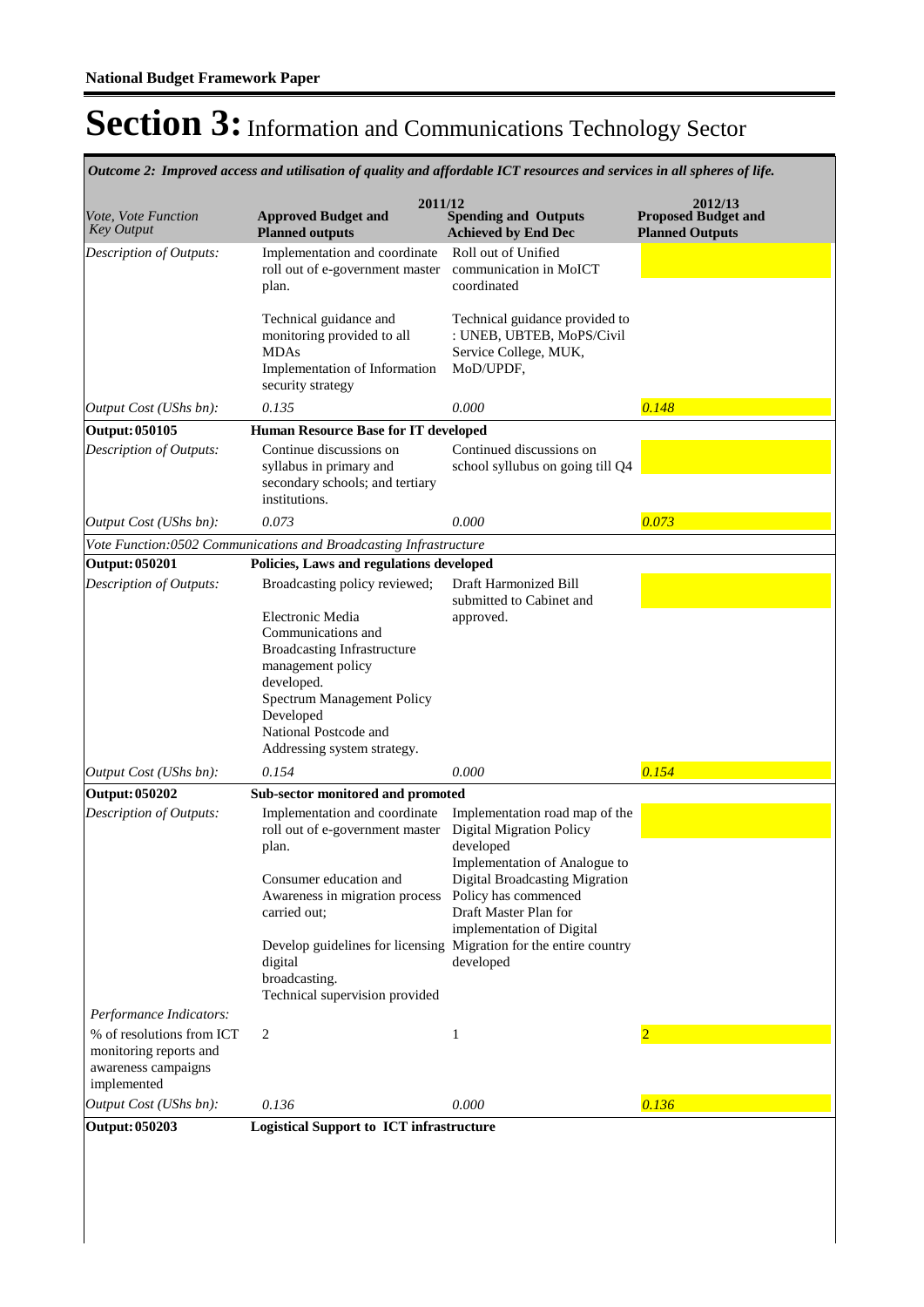*Outcome 2: Improved access and utilisation of quality and affordable ICT resources and services in all spheres of life.*

| Vote, Vote Function<br><b>Key Output</b>                                                          | 2011/12<br><b>Approved Budget and</b><br><b>Planned outputs</b>                          | <b>Spending and Outputs</b><br><b>Achieved by End Dec</b>                                                        | 2012/13<br><b>Proposed Budget and</b><br><b>Planned Outputs</b> |
|---------------------------------------------------------------------------------------------------|------------------------------------------------------------------------------------------|------------------------------------------------------------------------------------------------------------------|-----------------------------------------------------------------|
| Description of Outputs:                                                                           | Promote establishment of<br>Digital Broadcasting<br>Infrastructure.                      | Implementation road map of the<br><b>Digital Migration Policy</b><br>developed                                   |                                                                 |
|                                                                                                   | <b>Support Data Casting</b><br>initiatives.                                              | Implementation of Analogue to<br>Digital Broadcasting Migration<br>Policy has commenced<br>Draft Master Plan for |                                                                 |
|                                                                                                   | Establishing of Broadcasting<br>Infrustructure for last mile<br>solution.                | implementation of Digital<br>Migration for the entire country<br>developed                                       |                                                                 |
|                                                                                                   | <b>Establishing of Broadcasting</b><br>Infrastructure for digital out of<br>home (DooH). |                                                                                                                  |                                                                 |
| Performance Indicators:<br><b>Status of the National Postal</b><br>Code Addressing System         |                                                                                          | 1                                                                                                                |                                                                 |
| Status of the Digital<br>migration process                                                        |                                                                                          | 1                                                                                                                |                                                                 |
| <i>Output Cost (UShs bn):</i>                                                                     | 0.145                                                                                    | 0.000                                                                                                            | 0.178                                                           |
|                                                                                                   | Vote Function:0503 Information Technology Governance Services(NITA-U)                    |                                                                                                                  |                                                                 |
| <b>Output: 050304</b>                                                                             | <b>Technical Support on e-Government and e-Commerce provided</b>                         |                                                                                                                  |                                                                 |
| <b>Description of Outputs:</b>                                                                    | Maintenance of and logical<br>support to NBI/EGI<br>Infrastructure                       | <b>Implementation Plan for Phase</b><br>III developed                                                            |                                                                 |
|                                                                                                   | Commercializing of the NBI.                                                              | Developed ToRs and initiated<br>procurement for firm to<br>supervise Phase                                       |                                                                 |
|                                                                                                   | <b>Information Technology</b><br>support services provided for                           | Ш                                                                                                                |                                                                 |
|                                                                                                   | the implementation of the NSIS                                                           | 90% FTA completed                                                                                                |                                                                 |
| Performance Indicators:                                                                           |                                                                                          |                                                                                                                  |                                                                 |
| No. of Gov't Institutions<br>operating E-Gov't Services                                           | 20                                                                                       | 3                                                                                                                | 27                                                              |
| No. of Gov't Instituitons<br>operating E-Gov't Services<br>(voice data and video<br>conferencing) | 10                                                                                       | 5                                                                                                                | 27                                                              |
| IT security work base created yes<br>in Government                                                |                                                                                          | Yes                                                                                                              | yes                                                             |
| <i>Output Cost (UShs bn):</i>                                                                     | 0.974                                                                                    | 0.000                                                                                                            | 0.974                                                           |
| <b>Output: 050305</b>                                                                             | <b>Communication Infrastructure Network established in Uganda</b>                        |                                                                                                                  |                                                                 |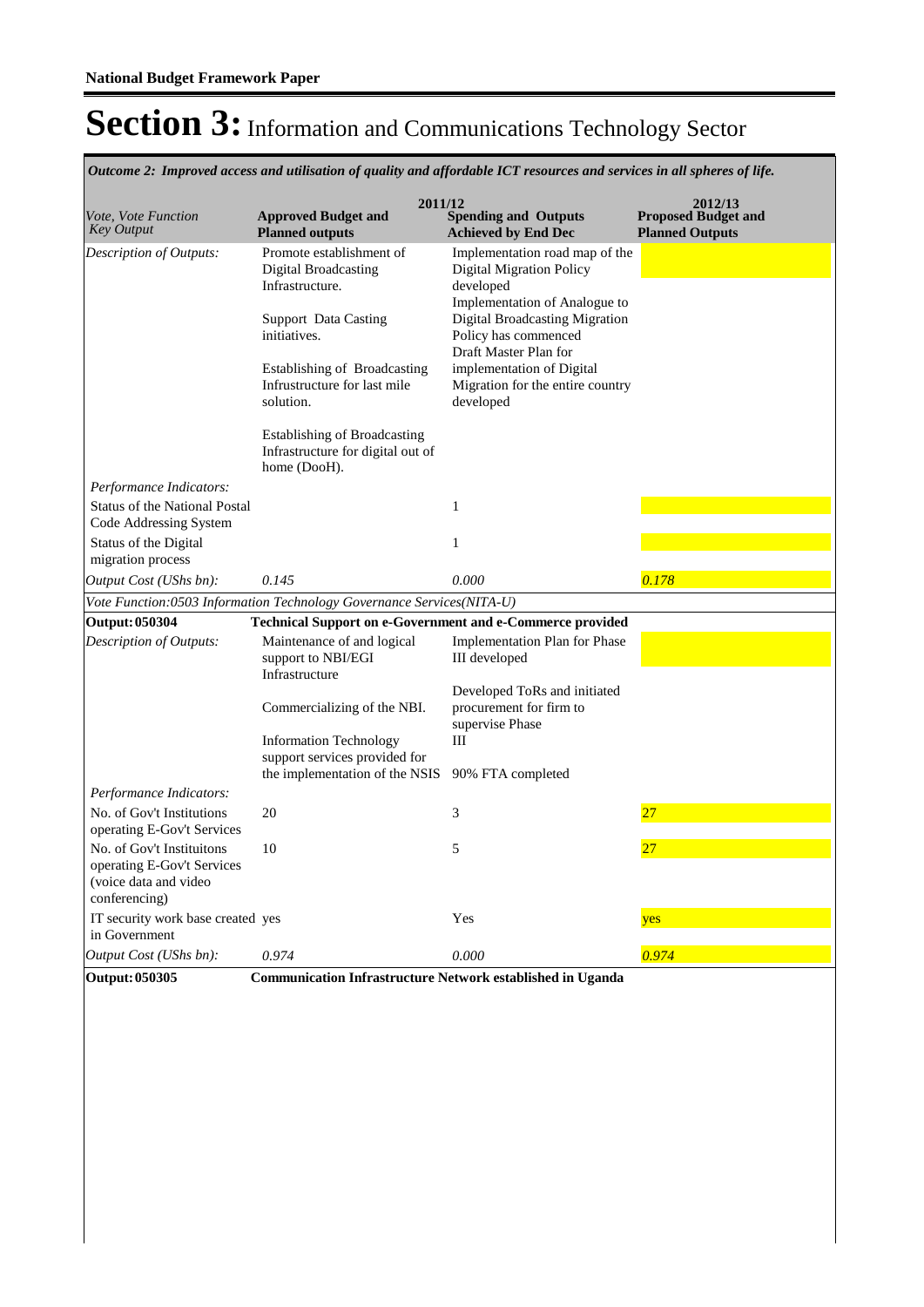*Outcome 2: Improved access and utilisation of quality and affordable ICT resources and services in all spheres of life.*

| <i>Vote. Vote Function</i><br><b>Key Output</b>                         | 2011/12<br><b>Approved Budget and</b><br><b>Planned outputs</b>                                                         | <b>Spending and Outputs</b><br><b>Achieved by End Dec</b>                                                                                         | 2012/13<br><b>Proposed Budget and</b><br><b>Planned Outputs</b> |
|-------------------------------------------------------------------------|-------------------------------------------------------------------------------------------------------------------------|---------------------------------------------------------------------------------------------------------------------------------------------------|-----------------------------------------------------------------|
| Description of Outputs:                                                 | Design and pilot District<br><b>Business Information Centres</b><br>(DBICs) basing on the new<br>Model $\&$<br>Strategy | Installation in Rakai and Hoima<br>has been completed as MOU<br>with Posta-Uganda is being<br>finalized                                           |                                                                 |
|                                                                         | National Backbone & e-<br>Government Infrastruture<br>Extended, Operationalized and<br>Maintained                       | Board Paper on the DBICS sites<br>for $FY11/12$ developed awaiting<br>The sites<br>approval<br>rolled out constantly monitored<br>$\&$ maintained |                                                                 |
| Performance Indicators:                                                 |                                                                                                                         |                                                                                                                                                   |                                                                 |
| Status of the NBI Project                                               | 20                                                                                                                      | 3                                                                                                                                                 | 40                                                              |
| Institutional data access<br>points of speed not less than<br>$256$ kps |                                                                                                                         |                                                                                                                                                   |                                                                 |
| Status on the<br>Commercialisation of the<br>National Optic Fibre Cable |                                                                                                                         | $\overline{c}$                                                                                                                                    |                                                                 |
| <i>Output Cost (UShs bn):</i>                                           | 2.980                                                                                                                   | 0.000                                                                                                                                             | 3.085                                                           |

*\* Excludes taxes and arrears*

### *2012/13 Planned Outputs*

Providing policy guidance on BPO activities within and out of the country, Support BPO activities, Implement ICT business strategy, Technical guidance and monitoring provided to all MDAs. Coordinate regional and international e-projects (HiWEL, PAeN), Implement and coordinate roll out of e-government master plan, Promote/support PPP to provide "last mile" connection, Implementation of Information Security Strategy, Develop and disseminate ICT sector standards and guidelines, Disseminating and providing technical support supervision to the MDAs and the private sector, Operationalisation of the Ewaste policy, Promote software production and development.

Promote content Development and Dissemination, Capacity building for IT human resource in government. Implementation and coordinate roll out of e-government master plan, R&D in ICT, Promote, coordinate and monitor Data casting., Monitoring and coordination of Digital out of Home (DooH), Implementation of Analogue to Digital Migration coordinated and monitored.

Consumer education and Awareness in migration process carried out; Develop guidelines for licensing digital broadcasting, Implementation of Analogue to Digital Migration coordinated and monitored, Consumer education and Awareness in migration process carried out, Develop guidelines for licensing digital broadcasting.Conduct a Forensic Technical Audit on Phase II of the NBI/EGI Project,Extension of the NBI/EGI Infrastructure (Phase III),Commercialization of the NBI (Procure a Partner through PPP), Develop an alternative route to the sea cable (Optical Fibre Optic Cable to Mutukula - Phase iV), Deployment/Rollout of more VOIP Sites,Develop a District Business Information Centres (DBICs) Model & Strategy,Design and pilot District Business Information Centres (DBICs) basing on the new Model & Strategy.

 A National Population Databank Implemented & Maintained,Setting up & operationalising the NSIS Sectretariat, Country Code Top-level Domain (CCTLD) Management, Internet Protocol Version 6 (IPV6) Implementation, e-Waste Management Implementation, Collaboration Software for eGovernment Infrastructure, e-Government Shared Services deployed, Conduct a National e-Readiness Assessment study, Development of an IT Data Collection, Analysis, Reporting and Dissemination Framework & Tool, Operationalising the Cyber laws, Conduct an IT Capacity Building Needs Assessment, Develop SLA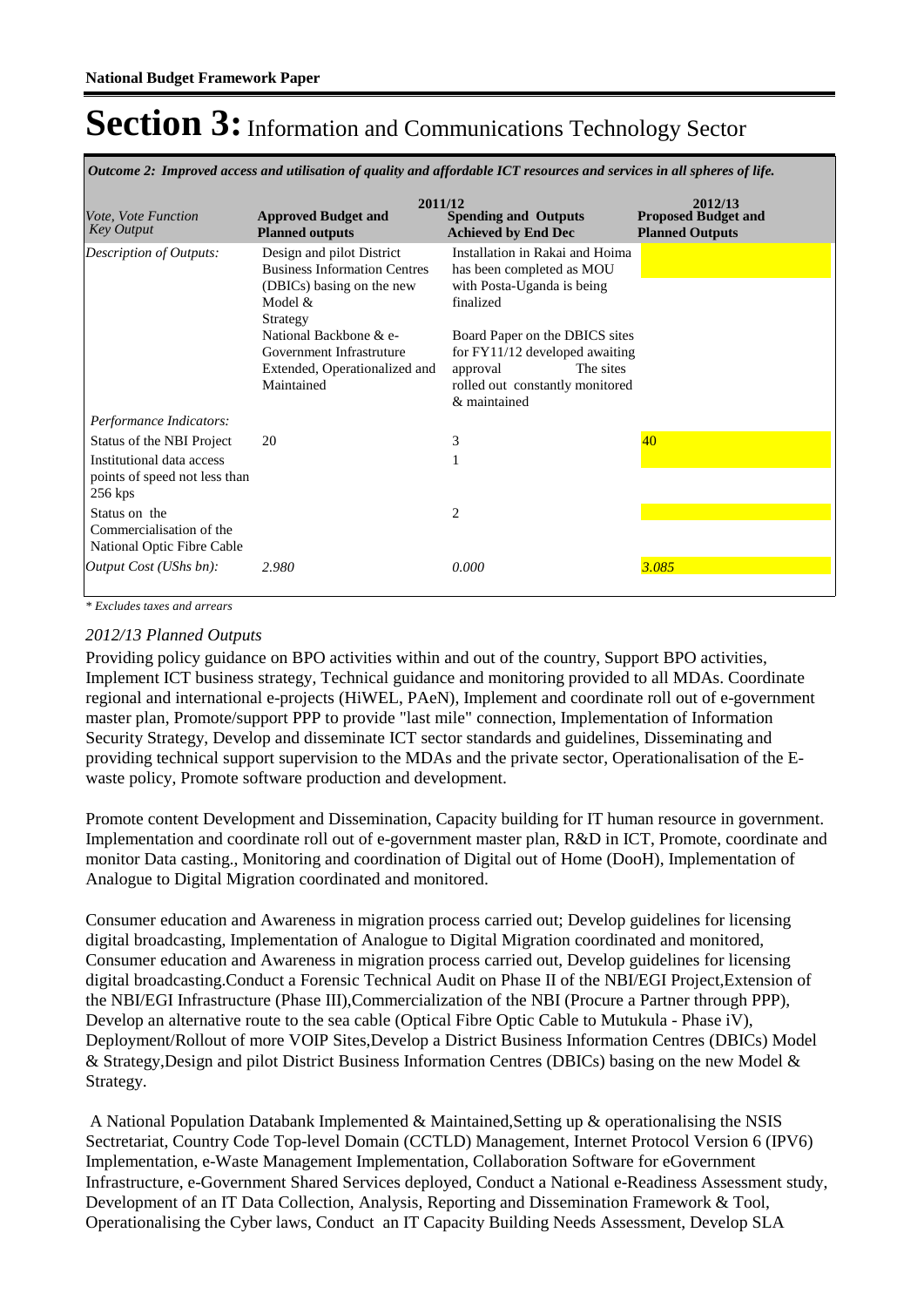frameworks.

### *Medium Term Plans*

Extension of the NBI/EGI Infrastructure (Phase III), Commercialization of the NBI (Procure a Partner through PPP), Develop an alternative route to the sea cable (Optical Fibre Optic Cable to Mutukula - Phase iV), Maintenance of and logical support to NBI/EGI Infrastructure, Deployment/Rollout of more VOIP Sites, Develop a District Business Information Centres (DBICs) Model & Strategy, Design and pilot District Business Information Centres (DBICs) basing on the new Model & Strategy.

A National Population Databank Implemented & Maintained, Operationalising the NSIS Secretariat, Country Code Top-level Domain (CCTLD) Management, Internet Protocol Version 6 (IPV6) Implementation, e-Waste Management Implementation, Collaboration Software for e-Government Infrastructure, e-Government Shared Services deployed, Awareness/Sensitization on NSIS, Standardization and certification of Government IT Services, Information Technology Research & Innovation and Data Collection Services, operationalising the cyber laws, National Information Technology Human Development & Capacity Building Services established, Develop e-Government portal, Develop SLA frameworks,

### *Actions to Improve Outcome Performance*

Critical to the ICT sectors performance towards achieving this outcome is ICT infrastructure development as seen with the implementation of the NBI, setting up of DBICs, RCDF, BPO promotion, Rollout of VOIP sites, migration to IPV6, e-government shared services, Coordination of e-projects, Spectrum management and development of the Human Capital in the ICT sector.

| Sector Outcome 2: Improved access and utilisation of quality and affordable ICT resources and services in all spheres of life.            |                                                                                                                          |                                                                                                                                           |                                                                                                                                              |  |  |
|-------------------------------------------------------------------------------------------------------------------------------------------|--------------------------------------------------------------------------------------------------------------------------|-------------------------------------------------------------------------------------------------------------------------------------------|----------------------------------------------------------------------------------------------------------------------------------------------|--|--|
| 2011/12 Planned Actions:                                                                                                                  | 2011/12 Actions by Dec:                                                                                                  | 2012/13 Planned Actions:                                                                                                                  | <b>MT Strategy:</b>                                                                                                                          |  |  |
|                                                                                                                                           | Vote: 020 Ministry of Information & Communications Tech.                                                                 |                                                                                                                                           |                                                                                                                                              |  |  |
|                                                                                                                                           | Vote Function: 05 03 Information Technology Governance Services (NITA-U)                                                 |                                                                                                                                           |                                                                                                                                              |  |  |
| Conduct a Forensic Technical<br>Audit on Phase II of the<br><b>NBI/EGI Project</b>                                                        | Site identification and<br>assessement process<br>undertaken and site for                                                | Initiation of Phase III of the<br><b>NBI</b>                                                                                              | <b>Complete Commercialisation</b><br>of the National Backbone<br>Optic fibre                                                                 |  |  |
| Extension of the NBI/EGI<br>Infrastructure (Phase III)                                                                                    | primary data center identified,<br>designs updated and civil<br>works have commenced.                                    |                                                                                                                                           |                                                                                                                                              |  |  |
| Set up a Project Management<br>Office (PMO) that will<br>develop a framework, model<br>and process to provide<br>support to all IT NITA-U | ToRs for conducting an e-<br>government readiness survey<br>and development of national e-<br>government plan developed. | Developement and<br>Implementation of the<br><b>National Information Security</b><br>Strategy, establishment of<br><b>CERT, CCTLD and</b> | <b>Establishment of a National</b><br><b>Information Security</b><br>Directorate under NITA-U                                                |  |  |
| related Projects<br>Monitoring & Evaluation of<br>National IT Projects and<br>Initiatives                                                 |                                                                                                                          | implementation of the Cyber<br>Laws                                                                                                       |                                                                                                                                              |  |  |
| Vote Function: 05 49 Policy, Planning and Support Services                                                                                |                                                                                                                          |                                                                                                                                           |                                                                                                                                              |  |  |
| Submitted vacant posts for<br>recruitment to PSC                                                                                          | Submitted vacant posts for<br>recruitment to PSC                                                                         | <b>Engage MoFPED and URA in</b><br>revision of the levied taxes on<br><b>ICT</b> imported material                                        | Promote the local content on<br>the manufacturing of the<br>demanded ICT Materials<br>through establishment of the<br><b>Business Parks.</b> |  |  |

#### **Table S2.3: Actions and Medium Term Strategy to Improve Sector Outcome**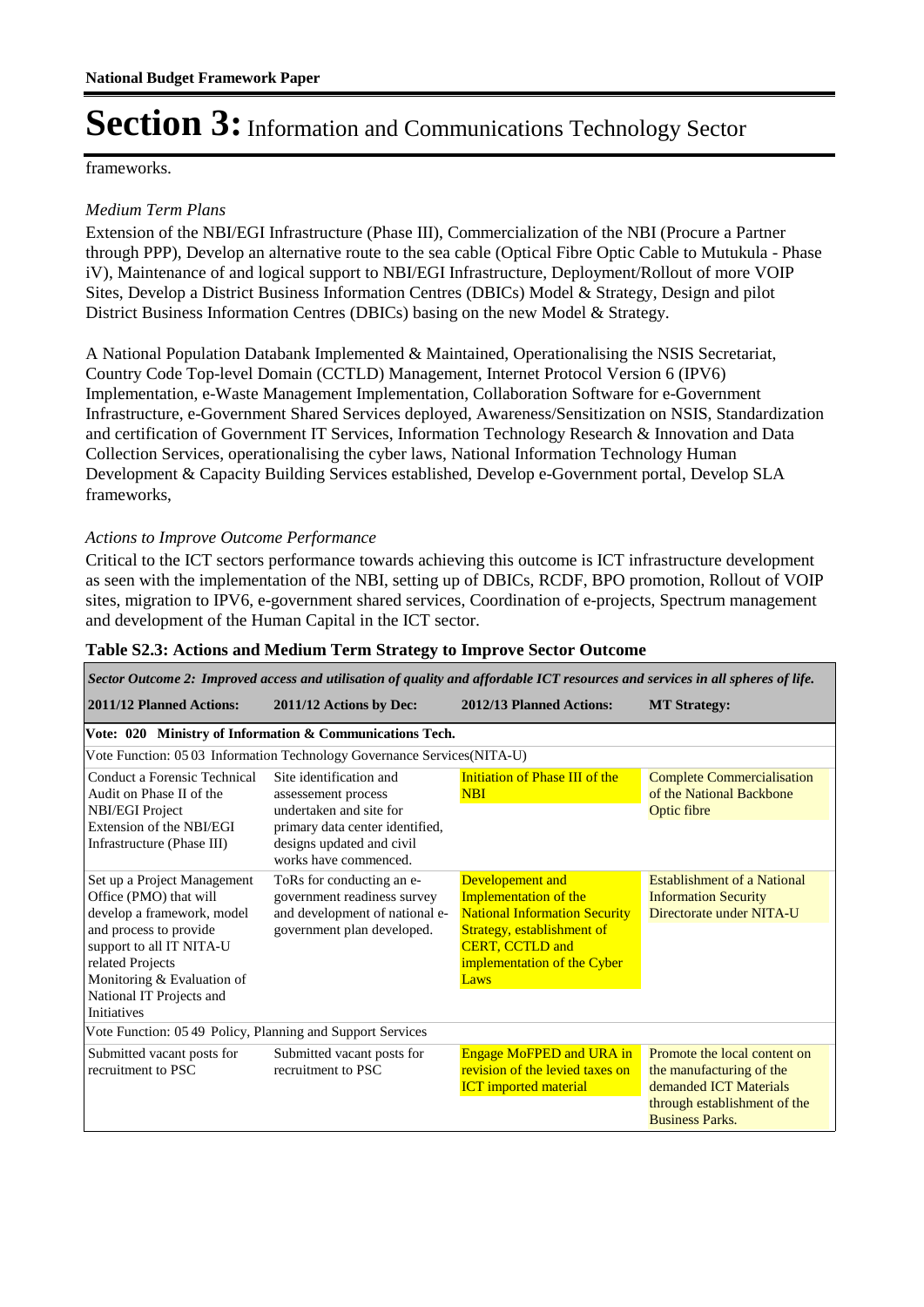### **(iii) Outcome 3: Promote ICT business to enhance employment, income and growth.**

#### *Status of Sector Outcomes*

The table below sets out the status of sector outcomes in terms of key sector outcome indicators.

#### **Table S2.1: Sector Outcome Indicators**

| Outcome 3: Promote ICT business to enhance employment, income and growth. |                   |                |                             |  |
|---------------------------------------------------------------------------|-------------------|----------------|-----------------------------|--|
| <b>Outcome and Outcome Indicator</b>                                      | <b>Baseline</b>   | 2012/13 Target | <b>Medium Term Forecast</b> |  |
| Share of ICT sector contribution to GDP.                                  | 4 per year (2008) | $\overline{8}$ | 12(2012)                    |  |
| Proportion of business workforce in ICT sector                            | 5(2007)           | 10             | 15(2012)                    |  |
| Number of IT enabled Services                                             | 5(2010)           | 10             | 12(2013)                    |  |
| Foreign exchange earnings generated from ICT<br>products and services.    | 10 (2008)         | 10             | 30(2012)                    |  |
| Foreign Direct Investment in ICT Sector.                                  | 3(2008)           |                | 6(2012)                     |  |
| % of business establishments using the internet                           | 20 (2008)         | 35             | 40(2012)                    |  |

### *Performance for the first half of the 2011/12 financial year*

Develop guidelines for licensing digital broadcasting, ToRs for strategic Management consultant developed; Engagement of stakeholders for the commercialization of the NBI undertaken, Engagement with UNIDO to review functionality of DBICs. Negotiations for harmonizing the DBICs projects with UCC and Posta Uganda initiated.

ToRs for the training of DBICs managers developed and the procurement of the training initiated. Financing agreement for the counterpart funding of the BPO incubation center with UCC drafted, BPO roadmap developed, BPO stakeholder analysis undertaken; ToRs for BPO standards developed, ToRs for BPO model and strategy for developed, Draft cabinet memo on BPO presented; Internal BPO workshop held to review and develop BPO strategy.

Technical support to the Uganda Youth Council on BPO provided. BPO technical working group (TWG) setup and ToRs for the BPO center activities approved by the BPO TWG. Procurement process for the BPO center initiated, review and update of the BPO strategy, development of BPO standards and BPO training and skills development initiated. NITA-U Board and management visited BPO operators around Kampala as part of monitoring the BPO activities.

#### **Table S2.2: Key 2012/13 Outputs Contributing to the Sector Outcome\***

| <i>Vote, Vote Function</i><br><b>Key Output</b> | 2011/12<br><b>Approved Budget and</b><br><b>Planned outputs</b>                                                                                                                                                               | <b>Spending and Outputs</b><br><b>Achieved by End Dec</b>                                                                               | 2012/13<br><b>Proposed Budget and</b><br><b>Planned Outputs</b> |
|-------------------------------------------------|-------------------------------------------------------------------------------------------------------------------------------------------------------------------------------------------------------------------------------|-----------------------------------------------------------------------------------------------------------------------------------------|-----------------------------------------------------------------|
|                                                 | Vote: 020 Ministry of Information & Communications Tech.                                                                                                                                                                      |                                                                                                                                         |                                                                 |
|                                                 | Vote Function:0501 IT and Information Management Services                                                                                                                                                                     |                                                                                                                                         |                                                                 |
| Output: 050102                                  | E-government services provided                                                                                                                                                                                                |                                                                                                                                         |                                                                 |
| Description of Outputs:                         | Implementation and coordinate<br>roll out of e-government master communication in MoICT<br>plan.<br>Technical guidance and<br>monitoring provided to all<br><b>MDAs</b><br>Implementation of Information<br>security strategy | Roll out of Unified<br>coordinated<br>Technical guidance provided to<br>: UNEB, UBTEB, MoPS/Civil<br>Service College, MUK,<br>MoD/UPDF, |                                                                 |
| Output Cost (UShs bn):                          | 0.135                                                                                                                                                                                                                         | 0.000                                                                                                                                   | 0.148                                                           |
| Output: 050103                                  | <b>BPO</b> industry promoted                                                                                                                                                                                                  |                                                                                                                                         |                                                                 |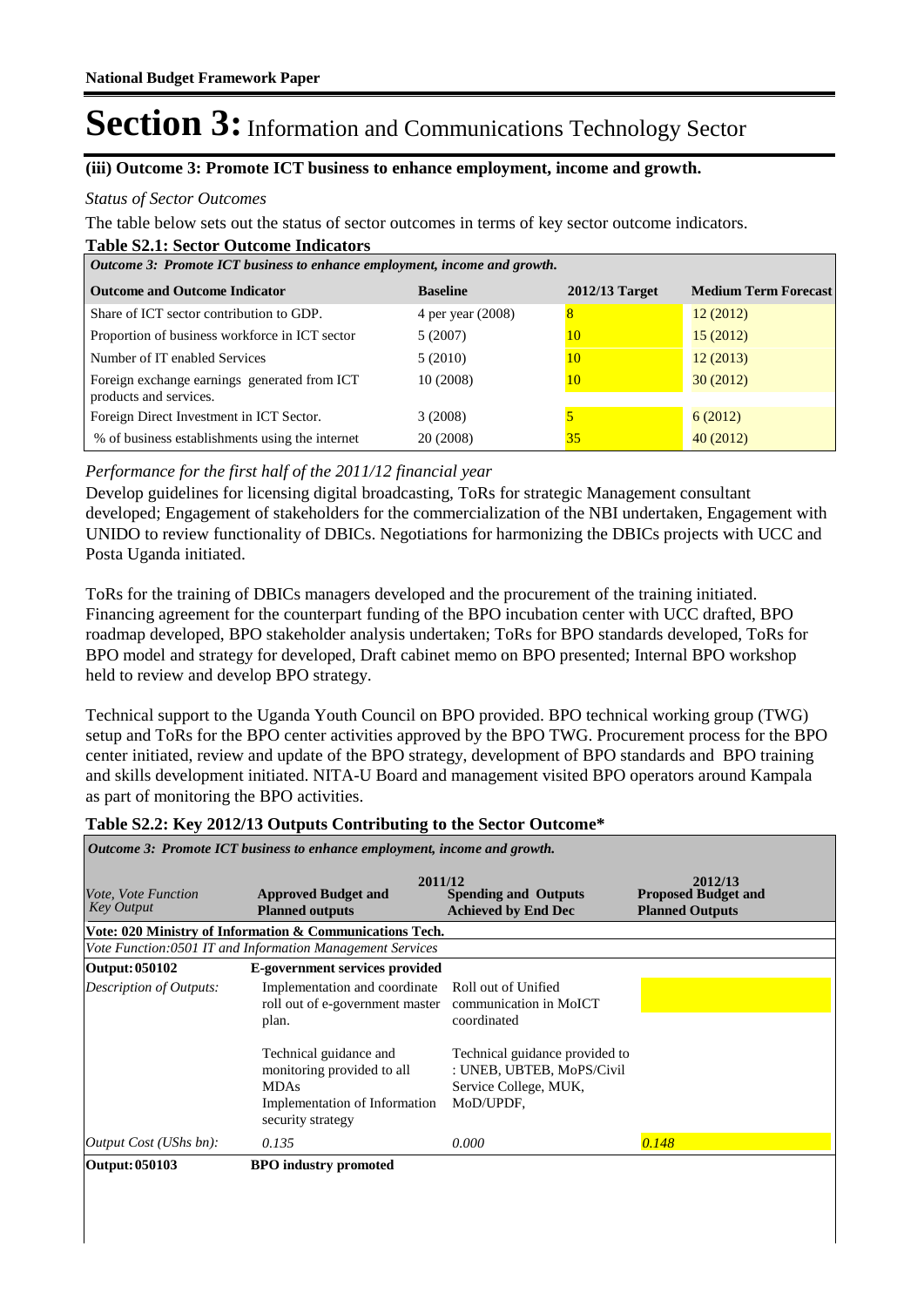| Outcome 3: Promote ICT business to enhance employment, income and growth. |                                                                                                                                                                                                             |                                                                                                   |                                                                 |  |
|---------------------------------------------------------------------------|-------------------------------------------------------------------------------------------------------------------------------------------------------------------------------------------------------------|---------------------------------------------------------------------------------------------------|-----------------------------------------------------------------|--|
| Vote, Vote Function<br><b>Key Output</b>                                  | 2011/12<br><b>Approved Budget and</b><br><b>Planned outputs</b>                                                                                                                                             | <b>Spending and Outputs</b><br><b>Achieved by End Dec</b>                                         | 2012/13<br><b>Proposed Budget and</b><br><b>Planned Outputs</b> |  |
| Description of Outputs:                                                   | <b>Implement ICT</b> business<br>strategy.                                                                                                                                                                  | Monitoring and coordination of<br>activities for the Patient End at<br>Mulaga Hospital and the E- |                                                                 |  |
|                                                                           | Monitor and Provide Technical<br>support to e-projects.                                                                                                                                                     | Learning at Makerere<br>University carried out                                                    |                                                                 |  |
|                                                                           | Implement transition from IPV4<br>to IPV6 Promote content<br>Development and<br>Dissemniation.                                                                                                              |                                                                                                   |                                                                 |  |
|                                                                           | Promote software production<br>and development.                                                                                                                                                             |                                                                                                   |                                                                 |  |
| Output Cost (UShs bn):                                                    | 0.058                                                                                                                                                                                                       | 0.000                                                                                             | 0.076                                                           |  |
| <b>Output: 050104</b>                                                     | Hardware and software development industry promoted                                                                                                                                                         |                                                                                                   |                                                                 |  |
| Description of Outputs:                                                   | Promote content Development<br>and Dissemniation.                                                                                                                                                           | <b>Internet Governance Policy</b><br>developed                                                    |                                                                 |  |
|                                                                           | Promote software and hardware<br>production and<br>development.<br>Operationalisation of the E-<br>waste policy.                                                                                            |                                                                                                   |                                                                 |  |
| Output Cost (UShs bn):                                                    | 0.041                                                                                                                                                                                                       | 0.000                                                                                             | 0.041                                                           |  |
|                                                                           | Vote Function:0502 Communications and Broadcasting Infrastructure                                                                                                                                           |                                                                                                   |                                                                 |  |
| <b>Output: 050201</b>                                                     | Policies, Laws and regulations developed                                                                                                                                                                    |                                                                                                   |                                                                 |  |
| <b>Description of Outputs:</b>                                            | Broadcasting policy reviewed;                                                                                                                                                                               | Draft Harmonized Bill<br>submitted to Cabinet and                                                 |                                                                 |  |
|                                                                           | Electronic Media<br>Communications and<br>Broadcasting Infrastructure<br>management policy<br>developed.<br>Spectrum Management Policy<br>Developed<br>National Postcode and<br>Addressing system strategy. | approved.                                                                                         |                                                                 |  |
| Output Cost (UShs bn):                                                    | 0.154                                                                                                                                                                                                       | 0.000                                                                                             | 0.154                                                           |  |
| <b>Output: 050202</b>                                                     | Sub-sector monitored and promoted                                                                                                                                                                           |                                                                                                   |                                                                 |  |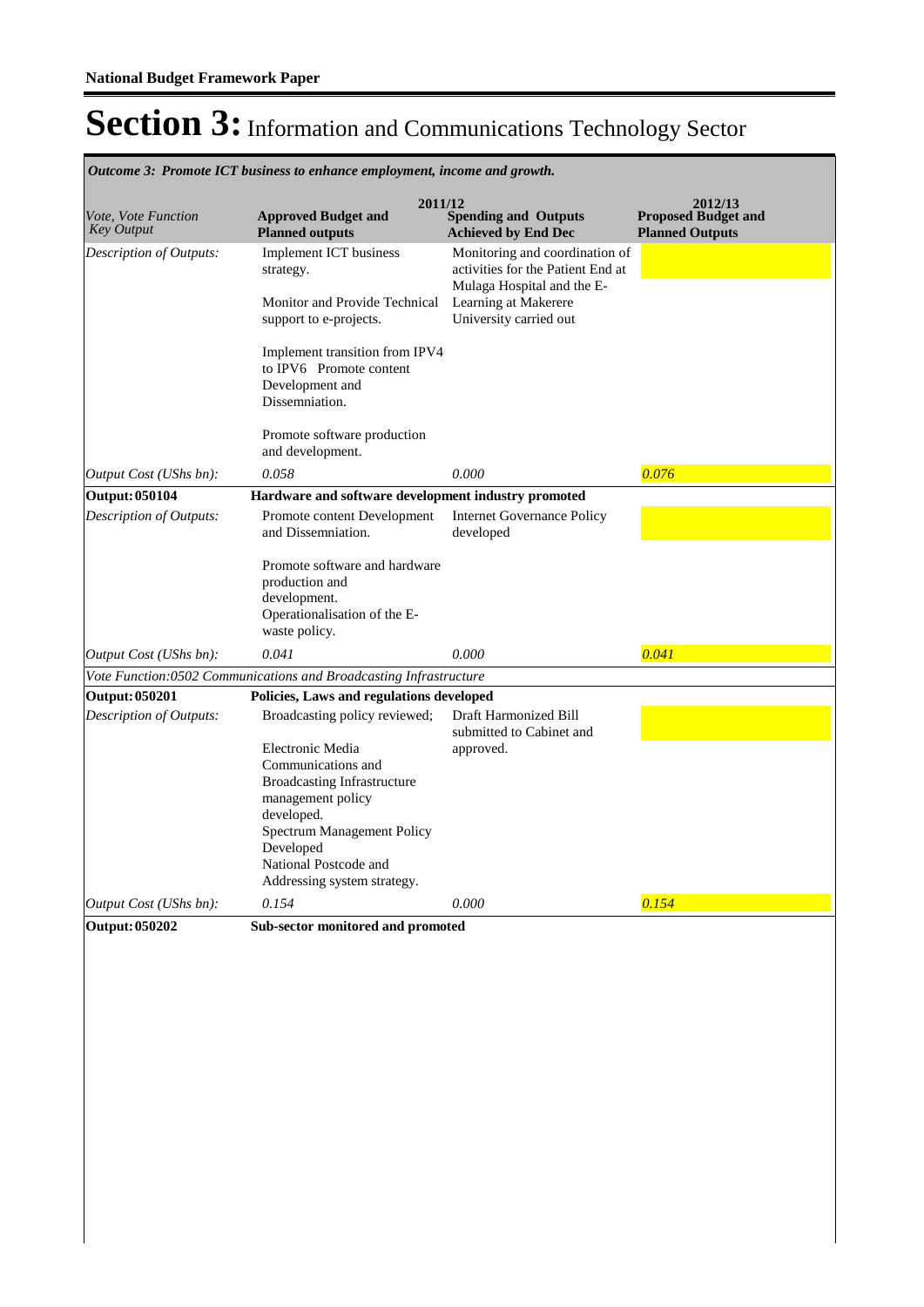**Spending and Outputs Achieved by End Dec Approved Budget and Planned outputs Proposed Budget and Planned Outputs 2011/12** *Vote, Vote Function Key Output* **2012/13** Implementation and coordinate roll out of e-government master plan. Consumer education and Awareness in migration process carried out; Develop guidelines for licensing Migration for the entire country digital broadcasting. Technical supervision provided Implementation road map of the Digital Migration Policy developed Implementation of Analogue to Digital Broadcasting Migration Policy has commenced Draft Master Plan for implementation of Digital developed *Output Cost (UShs bn): 0.136 0.000 0.136 Description of Outputs: Performance Indicators:* % of resolutions from ICT monitoring reports and awareness campaigns implemented 2 1 2 **Output: 050203 Logistical Support to ICT infrastructure** Promote establishment of Digital Broadcasting Infrastructure. Support Data Casting initiatives. Establishing of Broadcasting Infrustructure for last mile solution. Establishing of Broadcasting Infrastructure for digital out of home (DooH). Implementation road map of the Digital Migration Policy developed Implementation of Analogue to Digital Broadcasting Migration Policy has commenced Draft Master Plan for implementation of Digital Migration for the entire country developed *Output Cost (UShs bn): 0.145 0.000 0.178 Description of Outputs: Performance Indicators:* Status of the National Postal Code Addressing System 1 Status of the Digital migration process 1 *Vote Function:0503 Information Technology Governance Services(NITA-U)*

*Outcome 3: Promote ICT business to enhance employment, income and growth.*

**Output: 050303 Shared resources of Technical Skills and Infrastructure developed**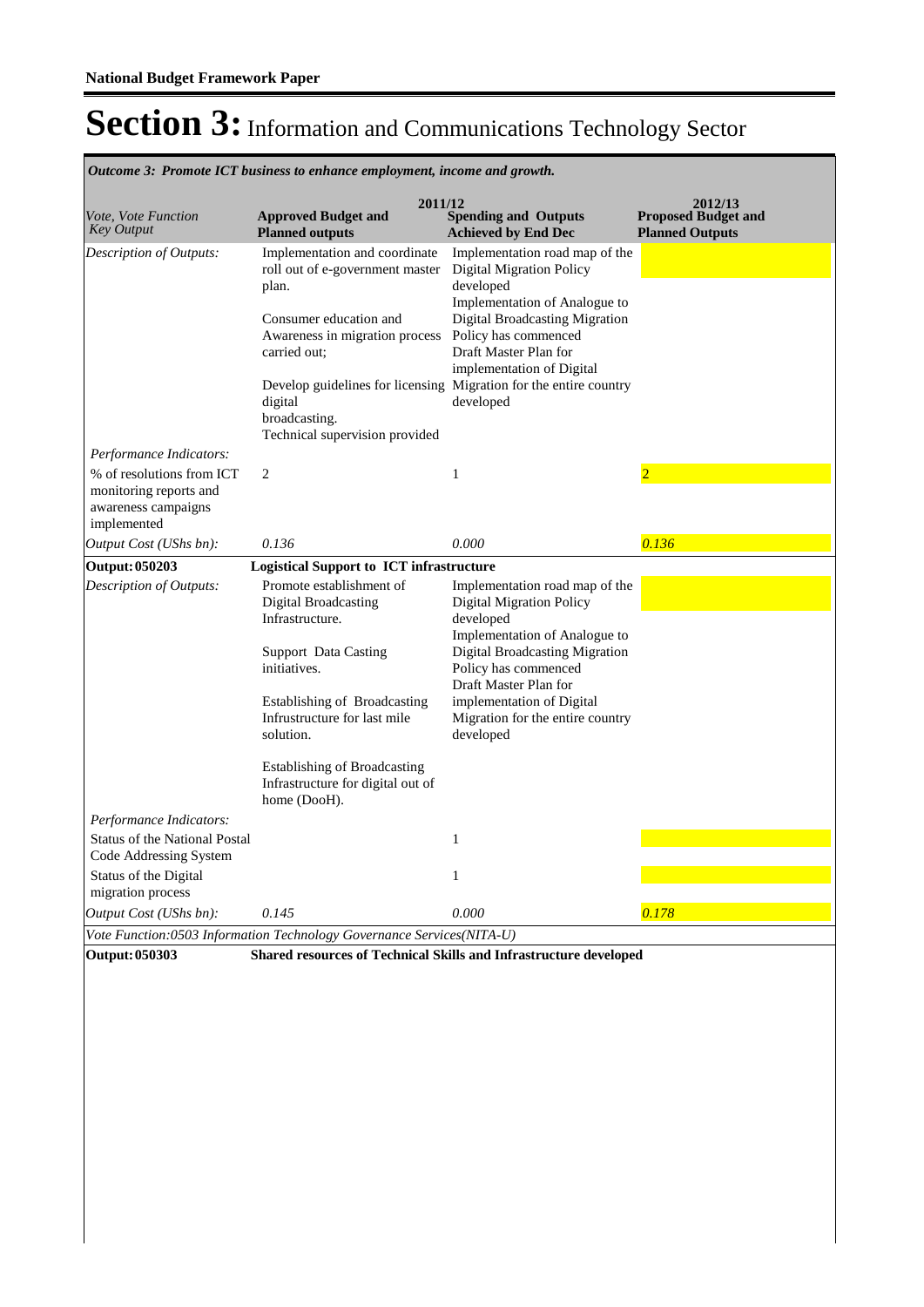**Spending and Outputs Achieved by End Dec Approved Budget and Planned outputs Proposed Budget and Planned Outputs 2011/12** *Vote, Vote Function Key Output* **2012/13** *Outcome 3: Promote ICT business to enhance employment, income and growth.* Information Technology (IT) Business Parks developed & promoted Set up Information Technology Parks to host BPO & Related ICT Service Companies BPO Strategy and Model 10/13 Implementation plan developed Development of BPO Standards & Accreditation Guidelines at procurement stage, to be sent to Contracts Committee for approval *Output Cost (UShs bn): 0.000 0.000 0.000 Description of Outputs: Performance Indicators:* Functional GoU web portal information security working group set up yes Yes Status of the Initiatives toward the employment of the fresh graduates under BPO 1 Status of ICT Training authentication Process 1 Status of establishment of the BPO Incubation Centre 50 1 Status of establishment of an ICT business park 1 Status of DBICs (District, Business Information Centres) 2 1 Number of international projects implemented and performance continuously montored 2 1 **Output: 050304 Technical Support on e-Government and e-Commerce provided** Maintenance of and logical support to NBI/EGI **Infrastructure** Commercializing of the NBI. Information Technology support services provided for the implementation of the NSIS Implementation Plan for Phase III developed Developed ToRs and initiated procurement for firm to supervise Phase III 90% FTA completed *Output Cost (UShs bn): 0.974 0.000 0.974 Description of Outputs: Performance Indicators:* No. of Gov't Institutions operating E-Gov't Services 20 3 3 27 No. of Gov't Instituitons operating E-Gov't Services (voice data and video conferencing)  $10 \t\t 5$  27 IT security work base created yes in Government yes Yes yes yes yes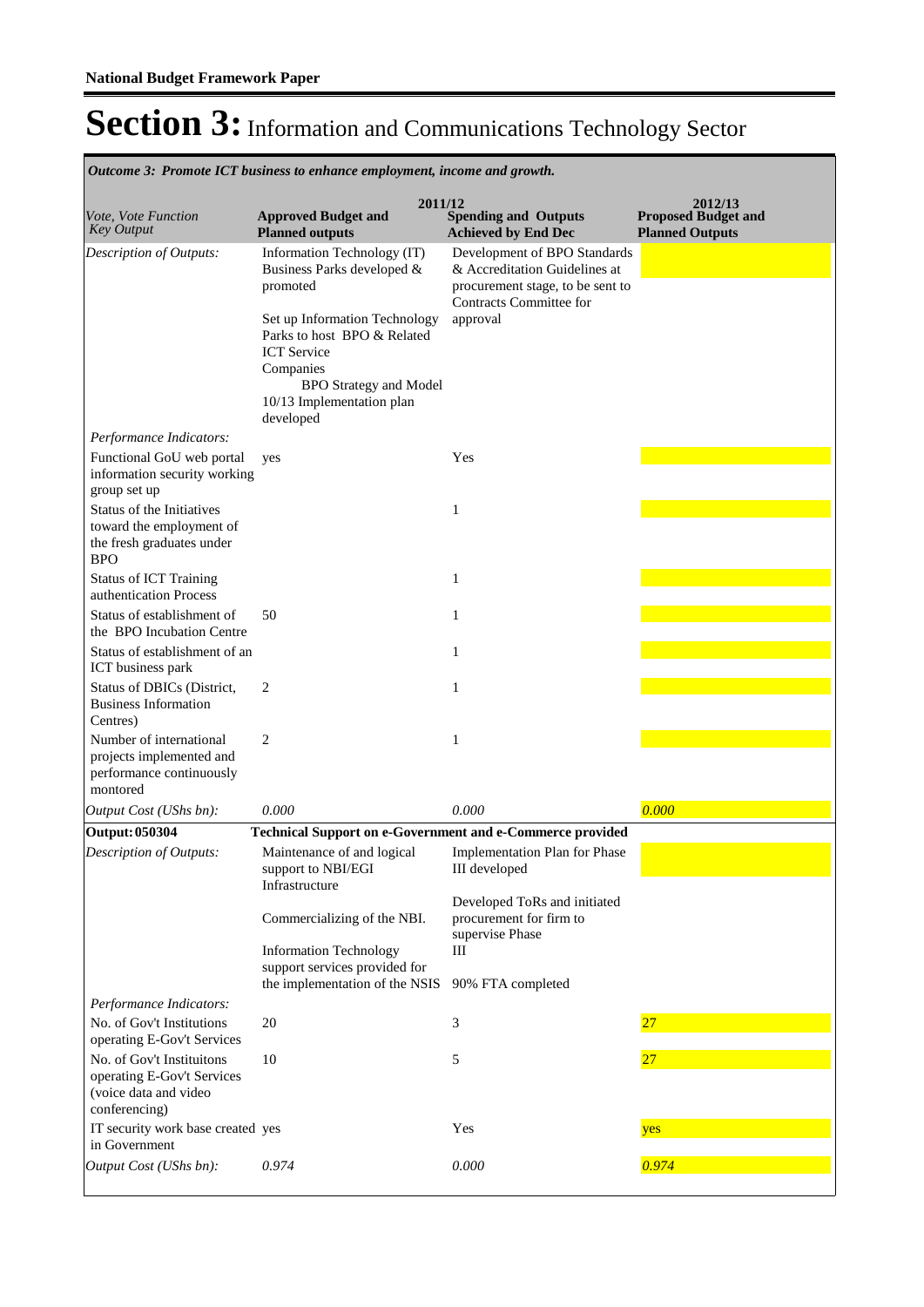*\* Excludes taxes and arrears*

### *2012/13 Planned Outputs*

Commercialization of the NBI (Procure a Partner through PPP), Country Code Top-level Domain (CCTLD) Management, e-Government Shared Services deployed, BPO Operations Standards developed and disseminated, Disseminate the new BPO Strategy and Model for Uganda, Set up Information Technology Parks to host BPO & Related ICT Service Companies, Development and Operationalization of the Cyber Laws, Development and Dissemination of the Certification & Accreditation Framework, Model, Tools & Process, Conduct an IT Capacity Building Needs Assessment (CBNA), E-Business and other e-Transactions promoted, Software development industry promoted, Commercialisation of e-Government applications and services.

### *Medium Term Plans*

Support and Promotion of Business Process Outsourcing (BPO) Services, Information Technology (IT) Business Parks developed & promoted; Review, Design, Implementation and Compliance enforcement of Cyber & Related Laws; Development, Implementation and Maintenance of an Architecture Blueprint; Standards and Certification for Government IT Services, Promoting and or undertaking Information Technology Training, Development and Capacity Building Services for Public & Private Sectors, Development & Promotion of E-Business and other e-Transactions, Develop software export strategy, Commercialisation of e-Government applications and services.

### *Actions to Improve Outcome Performance*

Critical to improving the ICT sector performance towards this outcome is first and foremost the commercialisation of the NBI so as to generate more revenue for the government and embarking on implementation of e-government shared services on the NBI for all MDA's so as to cut on governments expenditures. Secondly there is need to promote the BPO industry through support to the BPO software and hardware companies to necessitate their growth geared towards revenue creation from ICT resources and services businesses both exports and imports and Job creation.

| Sector Outcome 3: Promote ICT business to enhance employment, income and growth.                                                                                                                                                  |                                                                                                                |                                                                                  |                                                                                                                   |  |
|-----------------------------------------------------------------------------------------------------------------------------------------------------------------------------------------------------------------------------------|----------------------------------------------------------------------------------------------------------------|----------------------------------------------------------------------------------|-------------------------------------------------------------------------------------------------------------------|--|
| 2011/12 Planned Actions:                                                                                                                                                                                                          | 2011/12 Actions by Dec:                                                                                        | 2012/13 Planned Actions:                                                         | <b>MT</b> Strategy:                                                                                               |  |
|                                                                                                                                                                                                                                   | Vote: 020 Ministry of Information & Communications Tech.                                                       |                                                                                  |                                                                                                                   |  |
|                                                                                                                                                                                                                                   | Vote Function: 05 02 Communications and Broadcasting Infrastructure                                            |                                                                                  |                                                                                                                   |  |
| Establishing of Broadcasting<br>Infrustructure for last mile<br>solution.                                                                                                                                                         | Technical support provided to<br>Police and other Security<br>Agencies on Expansion of<br>TETRA, CCTV and Call | Development of an ICT<br>infrastructure Management<br>Policy                     | Scale up strategies in<br>conjuction with line ministries<br>to create synergy for increased<br>investment in ICT |  |
| <b>Establishing of Broadcasting</b><br>Infrastructure for digital out<br>of home (DooH).                                                                                                                                          | Center.                                                                                                        |                                                                                  | Infrastructure                                                                                                    |  |
|                                                                                                                                                                                                                                   | Vote Function: 05 03 Information Technology Governance Services(NITA-U)                                        |                                                                                  |                                                                                                                   |  |
| Technical support requests to<br>NITA-U coordinated                                                                                                                                                                               | ToRs for conducting an e-<br>government readiness survey<br>and development of national e-                     | Implemetation of the NBI,<br>continued support and<br>establishment of the DBICs | <b>IT Regulatory environment</b><br>created and enhanced.                                                         |  |
| Participate in e-Readiness<br>surveys; update inventory<br>quarterly Promoting and or<br>undertaking Information<br>Technology Trainning,<br>Development and Capacity<br><b>Building Services for Public</b><br>& Private Sectors | government plan developed.                                                                                     | Centers.                                                                         |                                                                                                                   |  |
| Vote Function: 05 49 Policy, Planning and Support Services                                                                                                                                                                        |                                                                                                                |                                                                                  |                                                                                                                   |  |

### **Table S2.3: Actions and Medium Term Strategy to Improve Sector Outcome**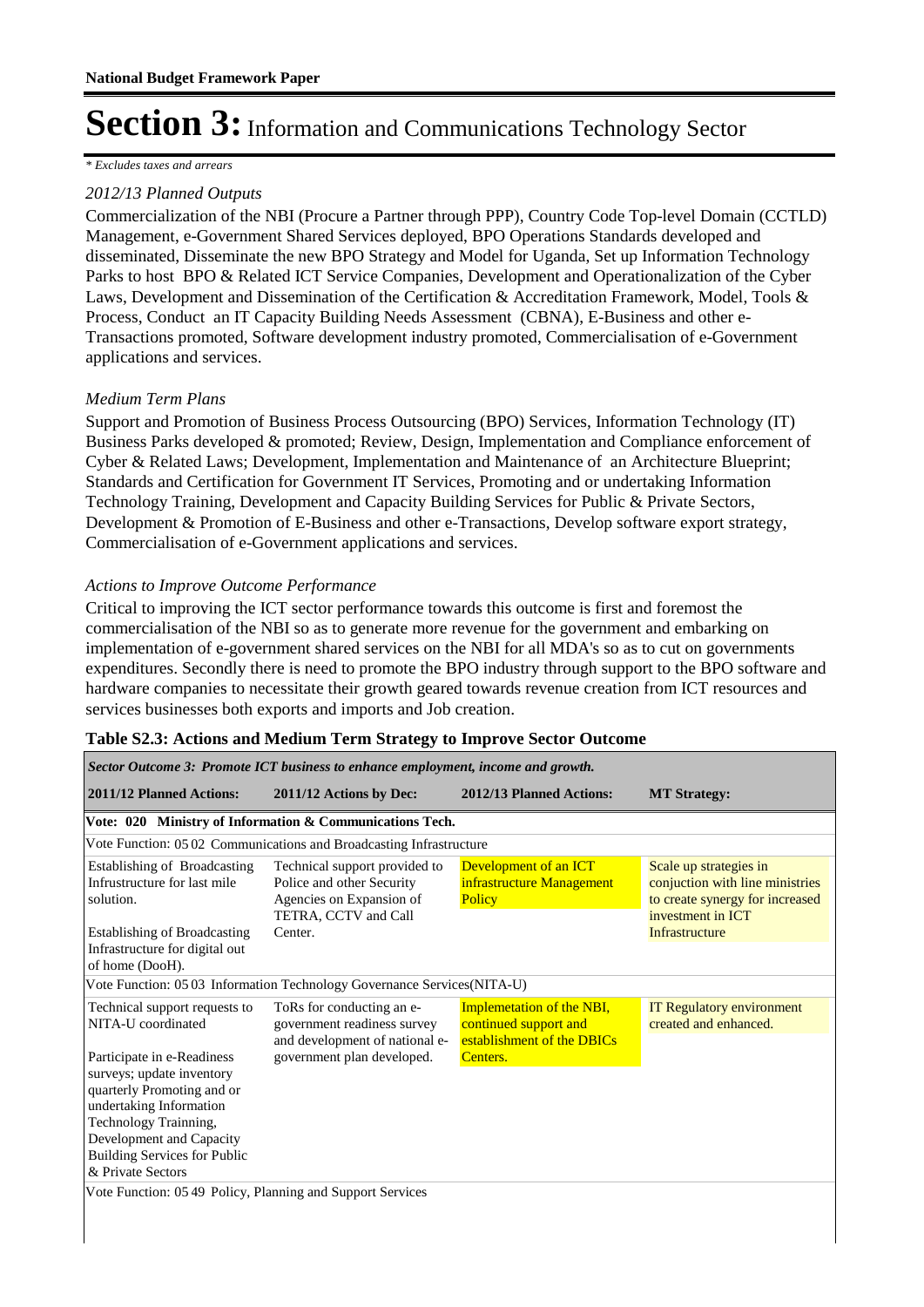| Sector Outcome 3: Promote ICT business to enhance employment, income and growth. |                                              |                                                                                      |                                                   |  |
|----------------------------------------------------------------------------------|----------------------------------------------|--------------------------------------------------------------------------------------|---------------------------------------------------|--|
| 2011/12 Planned Actions:                                                         | 2011/12 Actions by Dec:                      | 2012/13 Planned Actions:                                                             | <b>MT Strategy:</b>                               |  |
| <b>Engage UBOS</b> for further<br>data collection                                | Engaging UBOS for further<br>data collection | Carry out a collective baseline<br>survey on the status of ICT<br>within the country | <b>Engage UBOS</b> for further data<br>collection |  |

### **(iv) Efficiency of Sector Budget Allocations**

The ICT Sector in Uganda has continued to stand out as one of the core Sectors that need to be facilitated efficiently so as to achieve overall growth of the National Economy as characterized by the Sector's majority contribution to the National Treasury despite the inadequate funding it is currently receiving. As a means of attracting more National Revenue through the ICT sector's own individual revenue generating activities and the much needed role it plays as an enabler for the efficient and effective running of all the other sectors in general, there is need to mobilse more funds both from the side of government and potential Donors so as to fully undertake the sector's planned activities in an effort to achieve its objectives.

### **Table S2.4: Allocations to Key Sector and Service Delivery Outputs over the Medium Term**

|                                 | $(i)$ Allocation (Shs Bn) |                                 |     | $(ii)$ % Sector Budget |       |          |                                 |       |
|---------------------------------|---------------------------|---------------------------------|-----|------------------------|-------|----------|---------------------------------|-------|
| <b>Billion Uganda Shillings</b> |                           | 2011/12 2012/13 2013/14 2014/15 |     |                        |       |          | 2011/12 2012/13 2013/14 2014/15 |       |
| <b>Key Sector</b>               | 7.5                       | 7.7                             | 7.9 | 7.0                    |       |          | $62.0\%$ 100.0% 55.7%           | 44.4% |
| Service Delivery                | 7.5                       | 7.7                             | 7.9 | 7.0                    | 62.0% | $62.8\%$ | 55.7%                           | 44.4% |

All the above are based on the assumptions that the tax rates remain unchanged on the ICT material and there are no more persistent Budget Cuts as has been the case of late for the MTEF period which is unlikely to be the case.

### **Table S2.5: Key Unit Costs of Services in the Sector (Shs '000)**

### **(v) Sector Investment Plans**

The funding levels of most the Sector's Programmes and Projects with sizeable Capital Purchases for the MTEF are considerably low compared to the planned activities as seen with the NBI/EGI which still has Phase III to implement with UGX 3.19 BN for FY 2012/13 and UGX 3.07 BN for FY 2013/14, BPO with UGX 0.210 BN for FY 2012/13 and UGX 0.707 BN for 2013/14 and the National Postal Code Addressing System under the Directorate of Communications and Broadcasting Infrastructure which still runs as an unfunded activity within the Ministry.

#### **Table S2.6: Allocations to Capital Investment over the Medium Term**

|                                           | $(i)$ Allocation (Shs Bn) |      |                                 | (ii) % Sector Budget |           |           |                         |           |
|-------------------------------------------|---------------------------|------|---------------------------------|----------------------|-----------|-----------|-------------------------|-----------|
| <b>Billion Uganda Shillings</b>           |                           |      | 2011/12 2012/13 2013/14 2014/15 |                      |           |           | 2011/12 2012/13 2013/14 | 2014/15   |
| Consumption Expendture (Outputs Provided) | 8.6                       | 8.8  | 10.2                            | 12.1                 | $70.6\%$  | 72.3%     | 71.7%                   | 76.8%     |
| Grants and Subsidies (Outputs Funded)     | 2.7                       | 2.7  | 2.7                             | 2.3                  | $22.0\%$  | 21.8%     | 18.9%                   | 14.5%     |
| Investment (Capital Purchases)            | 0.9                       | 0.7  | 1.3                             | 1.4                  | 7.4%      | $5.9\%$   | $9.4\%$                 | 8.7%      |
| <b>Grand Total</b>                        | 12.1                      | 12.2 | 14.2                            | 15.8                 | $100.0\%$ | $100.0\%$ | $100.0\%$               | $100.0\%$ |

The Major Capital purchases within the Sector fall under the NBI/EGI Project. The National Information Technology Authority – Uganda (NITA-U) is implementing the National Data Transmission Backbone Infrastructure and e-Government Infrastructure Project (NBI/EGI) whose major aims are to connect all major towns within the country onto an Optical Fibre Cable based Network and to connect Ministries and Government Departments onto the e-Government Network. Currently phase I and II of the NBI/EGI Project have been completed and implementation of Phase III awaits the completion of a Forensic Technical Audit on the Project. In FY 2012/13 UGX 3.19 BN has been set aside for the continued implementation of this Project.

#### **Table S2.7: Major Capital Investments**

| <b>Project</b>                                                 | 2011/12                                                                   |                                                                                        | 2012/13                                                                   |  |
|----------------------------------------------------------------|---------------------------------------------------------------------------|----------------------------------------------------------------------------------------|---------------------------------------------------------------------------|--|
| <b>Vote Function Output</b><br><b>UShs Thousand</b>            | <b>Approved Budget, Planned</b><br><b>Outputs (Quantity and Location)</b> | <b>Actual Expenditure and</b><br><b>Outputs by December</b><br>(Quantity and Location) | <b>Proposed Budget, Planned</b><br><b>Outputs (Quantity and Location)</b> |  |
| Vote:<br>020<br>Ministry of Information & Communications Tech. |                                                                           |                                                                                        |                                                                           |  |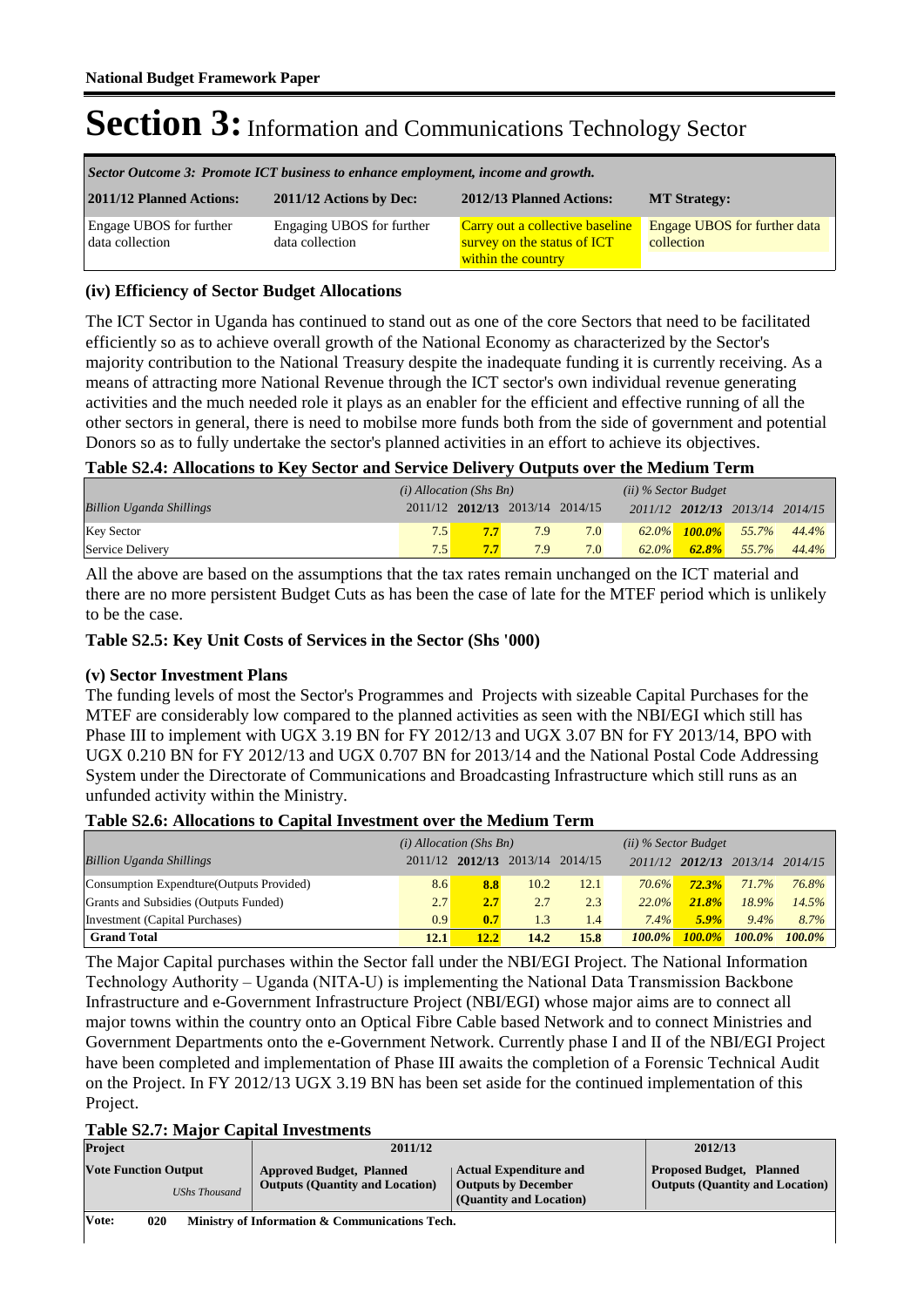| Project               |                                                                                            | 2011/12                                                                   |                                                                                        |          | 2012/13                                                            |  |  |
|-----------------------|--------------------------------------------------------------------------------------------|---------------------------------------------------------------------------|----------------------------------------------------------------------------------------|----------|--------------------------------------------------------------------|--|--|
|                       | <b>Vote Function Output</b><br><b>UShs Thousand</b>                                        | <b>Approved Budget, Planned</b><br><b>Outputs (Quantity and Location)</b> | <b>Actual Expenditure and</b><br><b>Outputs by December</b><br>(Quantity and Location) |          | Proposed Budget, Planned<br><b>Outputs (Quantity and Location)</b> |  |  |
|                       | <b>Vote Function:</b><br>0503<br><b>Information Technology Governance Services(NITA-U)</b> |                                                                           |                                                                                        |          |                                                                    |  |  |
|                       | Project 1014 National Transmission Backbone project                                        |                                                                           |                                                                                        |          |                                                                    |  |  |
|                       | 050377 Purchase of<br><b>Specialised</b><br>Machinery &<br>Equipment                       | purchase of machinery and<br>equipment                                    | n/a                                                                                    |          | purchase of machinery and<br>equipment                             |  |  |
|                       | <b>Total</b>                                                                               | 4,952,538                                                                 |                                                                                        | $\theta$ | 250,000                                                            |  |  |
|                       | <b>GoU</b> Development                                                                     | 4,952,538                                                                 |                                                                                        | 0        | 250,000                                                            |  |  |
|                       | <b>Donor Development</b>                                                                   | 0                                                                         |                                                                                        | $\theta$ | $\overline{0}$                                                     |  |  |
|                       | 050375 Purchase of Motor<br><b>Vehicles and Other</b><br><b>Transport</b><br>Equipment     |                                                                           | n/a                                                                                    |          |                                                                    |  |  |
|                       | <b>Total</b>                                                                               | 105,000                                                                   |                                                                                        | 0        | $\bf{0}$                                                           |  |  |
|                       | <b>GoU</b> Development                                                                     | 105,000                                                                   |                                                                                        | 0        | $\boldsymbol{\theta}$                                              |  |  |
|                       | <b>Donor Development</b>                                                                   | 0                                                                         |                                                                                        | 0        | $\boldsymbol{\theta}$                                              |  |  |
|                       | Project 1053 District Business Information Centre                                          |                                                                           |                                                                                        |          |                                                                    |  |  |
|                       | 050378 Purchase of Office<br>and Residential<br><b>Furniture and</b><br><b>Fittings</b>    | purchaseof office equipment<br>and fittings                               | n/a                                                                                    |          | purchaseof office equipment<br>and fittings                        |  |  |
|                       | <b>Total</b>                                                                               | 28,000                                                                    |                                                                                        | $\theta$ | 28,000                                                             |  |  |
|                       | <b>GoU</b> Development                                                                     | 28,000                                                                    |                                                                                        | 0        | 28,000                                                             |  |  |
|                       | <b>Donor Development</b>                                                                   | 0                                                                         |                                                                                        | $\theta$ | $\boldsymbol{\theta}$                                              |  |  |
|                       | <b>Project 1054 National IT Authority</b>                                                  |                                                                           |                                                                                        |          |                                                                    |  |  |
|                       | 050377 Purchase of<br><b>Specialised</b><br>Machinery &<br>Equipment                       | purchase of machinery and<br>equipment for NITA U<br>operations           | n/a                                                                                    |          | purchase of machinery and<br>equipment for NITA U<br>operations    |  |  |
|                       | <b>Total</b>                                                                               | 200,000                                                                   |                                                                                        | 0        | 200,000                                                            |  |  |
|                       | <b>GoU</b> Development                                                                     | 200,000                                                                   |                                                                                        | 0        | 200,000                                                            |  |  |
|                       | <b>Donor Development</b>                                                                   | 0                                                                         |                                                                                        | 0        | $\boldsymbol{\theta}$                                              |  |  |
| <b>Vote Function:</b> | 0549                                                                                       | <b>Policy, Planning and Support Services</b>                              |                                                                                        |          |                                                                    |  |  |
|                       | Project 0990 Strengthening Ministry of ICT                                                 |                                                                           |                                                                                        |          |                                                                    |  |  |
|                       |                                                                                            |                                                                           |                                                                                        |          |                                                                    |  |  |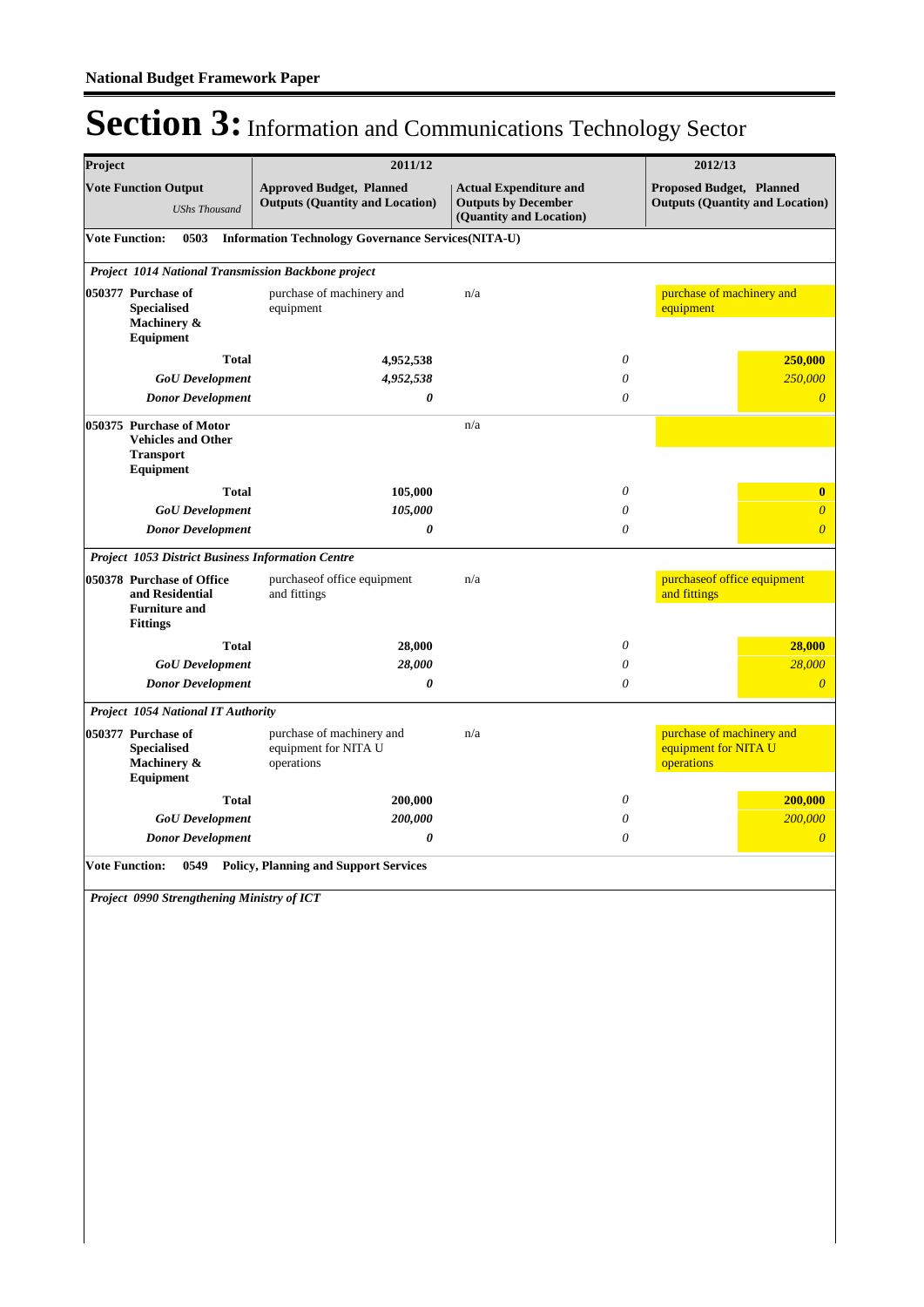| Project                                             |                                                                                         | 2011/12                                                                   | 2012/13                                                                                                                                                                                                                                                                                                                                      |                                                                        |                                                                                                                        |
|-----------------------------------------------------|-----------------------------------------------------------------------------------------|---------------------------------------------------------------------------|----------------------------------------------------------------------------------------------------------------------------------------------------------------------------------------------------------------------------------------------------------------------------------------------------------------------------------------------|------------------------------------------------------------------------|------------------------------------------------------------------------------------------------------------------------|
| <b>Vote Function Output</b><br><b>UShs Thousand</b> |                                                                                         | <b>Approved Budget, Planned</b><br><b>Outputs (Quantity and Location)</b> | <b>Actual Expenditure and</b><br><b>Outputs by December</b><br>(Quantity and Location)                                                                                                                                                                                                                                                       | <b>Proposed Budget, Planned</b>                                        | <b>Outputs (Quantity and Location)</b>                                                                                 |
|                                                     | 0549<br><b>Vote Function:</b>                                                           | <b>Policy, Planning and Support Services</b>                              |                                                                                                                                                                                                                                                                                                                                              |                                                                        |                                                                                                                        |
|                                                     | 054978 Purchase of Office<br>and Residential<br><b>Furniture and</b><br><b>Fittings</b> | procurement of office furniture<br>and fixtures                           | 10 desktop computers<br>procured.<br>4 pieces of Filling cabinets<br>procured<br>Swap card<br>equipment procured and<br>installed for automatic<br>individual staff entry in the<br>offices.<br>Specialized auditing software<br>procured.<br><b>Bookshelves for Office</b><br>of PS and D/C&BI procured.<br>Coffee marker, coffee table rug |                                                                        | procurement of office furniture                                                                                        |
|                                                     |                                                                                         |                                                                           | Minister, 1 executive chair<br>procured for Office of the<br>Minister of State                                                                                                                                                                                                                                                               |                                                                        |                                                                                                                        |
|                                                     | <b>Total</b>                                                                            | 70,000                                                                    | 0                                                                                                                                                                                                                                                                                                                                            |                                                                        | $\bf{0}$                                                                                                               |
|                                                     | <b>GoU</b> Development                                                                  | 70,000                                                                    | $\theta$                                                                                                                                                                                                                                                                                                                                     |                                                                        | $\overline{0}$                                                                                                         |
|                                                     | <b>Donor Development</b>                                                                | 0                                                                         | $\theta$                                                                                                                                                                                                                                                                                                                                     |                                                                        | $\Omega$                                                                                                               |
|                                                     | 054975 Purchase of Motor<br><b>Vehicles and Other</b><br><b>Transport</b><br>Equipment  | Purchase of Motor Vehicle                                                 | Planned activities await fund<br>releases                                                                                                                                                                                                                                                                                                    | the Director IT & IMS<br>of Hon. Minister and Hon<br>minister of State | <b>Purchase of Motor Vehicle for</b><br><b>Purchase of Motor Vehicle for</b><br><b>Support services in the Offices</b> |
|                                                     | <b>Total</b>                                                                            | 240,000                                                                   | 0                                                                                                                                                                                                                                                                                                                                            |                                                                        | 240,000                                                                                                                |
|                                                     | <b>GoU</b> Development                                                                  | 240,000                                                                   | 0                                                                                                                                                                                                                                                                                                                                            |                                                                        | 240,000                                                                                                                |
|                                                     | <b>Donor Development</b>                                                                | 0                                                                         | 0                                                                                                                                                                                                                                                                                                                                            |                                                                        | $\overline{0}$                                                                                                         |

### *S3 Proposed Budget Allocations for 2012/13 and the Medium Term*

*This section sets out the proposed sector budget allocations for 2012/13 and the medium term, including major areas of expenditures and any notable changes in allocations.* 

### **Table S3.1: Past Expenditure and Medium Term Projections by Vote Function**

|                                                          | 2010/11<br>Outturn | Appr.<br><b>Budget</b> | 2011/12<br>Spent by<br><b>End Dec</b> | 2012/13 | <b>Medium Term Projections</b><br>2013/14 | 2014/15 |
|----------------------------------------------------------|--------------------|------------------------|---------------------------------------|---------|-------------------------------------------|---------|
| Vote: 020 Ministry of Information & Communications Tech. |                    |                        |                                       |         |                                           |         |
| 0501 IT and Information Management Services              | 0.307              | 0.453                  | 0.000                                 | 0.486   | 0.784                                     | 0.889   |
| 0502 Communications and Broadcasting Infrastructure      | 0.317              | 0.435                  | 0.000                                 | 0.468   | 1.080                                     | 1.168   |
| 0503 Information Technology Governance Services (NITA-U) | 9.045              | 7.201                  | 0.000                                 | 7.202   | 7.000                                     | 5.707   |
| 0549 Policy, Planning and Support Services               | 3.693              | 4.028                  | 0.000                                 | 4.063   | 5.379                                     | 8.019   |
| <b>Total for Vote:</b>                                   | 13.362             | 12.117                 | 0.000                                 | 12.219  | 14.243                                    | 15.783  |
| <b>Total for Sector:</b>                                 | 13.362             | 12.117                 | 0.000                                 | 12.219  | 14.243                                    | 15.783  |

*\* Excluding Taxes and Arrears and including NTR*

#### **(i) The Total Budget over the Medium Term**

The Ministry has been allocated a total budget worth Ushs 11.089 billion only without taxes for the FY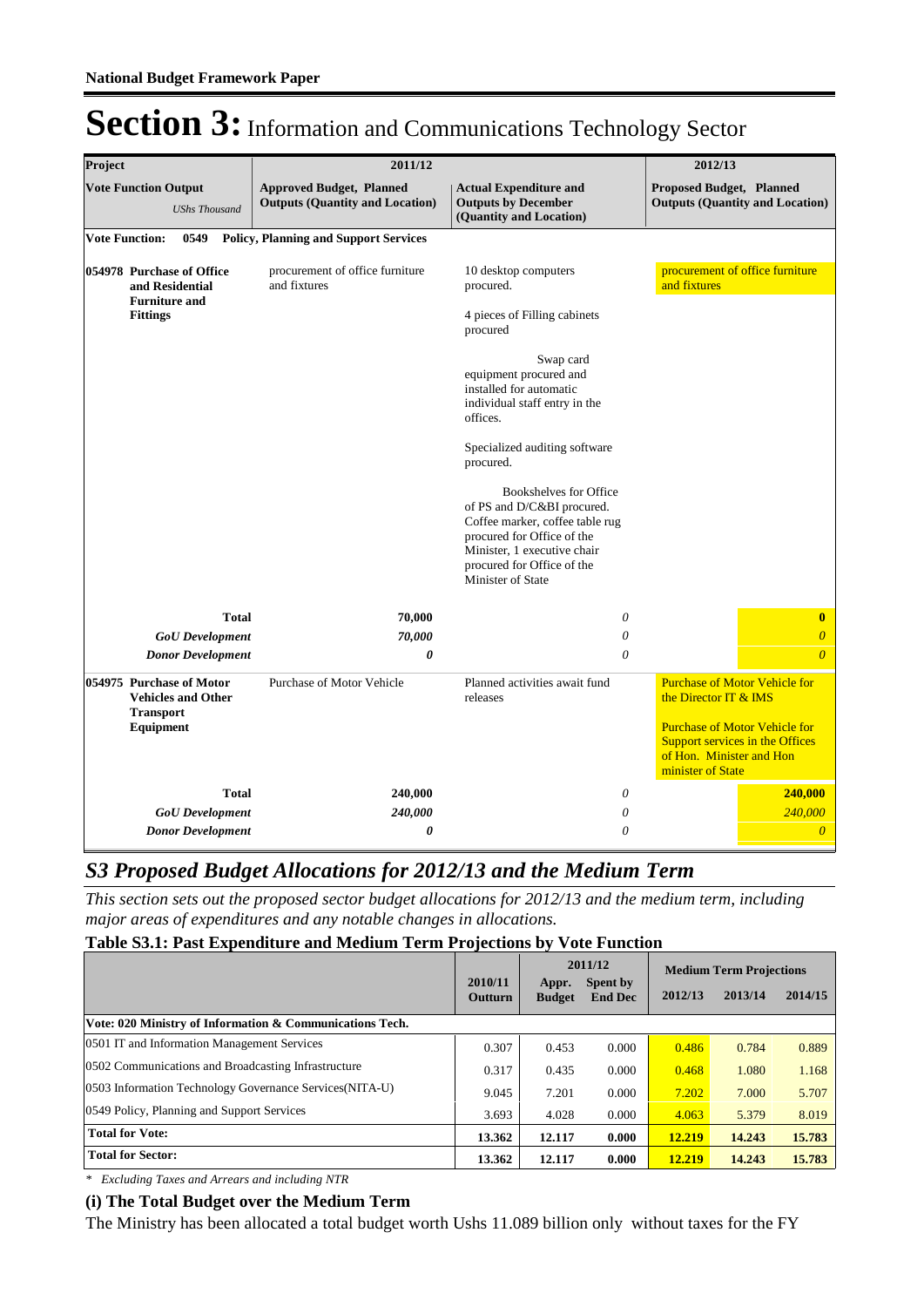2012/13, of which Ushs 3.829 billion is recurrent and Ushs 7.260 billion is development budget respectively. In the medium term a total of Ushs 14.336 billion

### **(ii) The major expenditure allocations in the sector**

The Major expenditure allocations of the Consolidated fund to the sector is under the NITA-U Vote Function specifically to the NBI-EGI project at UGX 3.19 BN and the NITA-U subvention of UGX 2.561 BN that inadequately caters for the NITA-U recurrent Budget.

### **(iii) The major planned changes in resource allocations within the sector**

Following a directive from the Parliamentary Budget Committee on ICT there was a directive to effect a 30% deduction on all the specifically selected budget items across the entire Vote Outputs. A total of UGX 1.2 BN was realized after the deductions were effected and this was reallocated to Output 050304 Technical Support to e-Government and e-Commerce provided as per the same Committee's recommendation.

### **Table S3.2: Major Changes in Sector Resource Allocation**

*\* Excluding Taxes and Arrears*

### *S4: Unfunded Outputs for 2012/13 and the Medium Term*

*This section sets out the highest priotrity outputs in 2012/13 and the medium term which the sector has been unable to fund in its spending plans.*

the challenges within the sector are as follows: 1. Inadequate 1. In a state of the state of the state of the state of the state of the state of the state of the state of the state of the state of the state of the state of the state of the state of the state of

Funding to key sector priorities(Policies and laws)

- 2. High tax rates on telephone handsets
- 3. Limited capacity building for ICT personnel
- 4. Limited ICT sector awareness within the Public
- 5. Inappropriate Internet Governance
- 6. ICT Security
- 7. Inadequate local digital content
- 8. Low literacy levels

### **Table S4.1: Additional Output Funding Requests**

| <b>Additional Requirements for Funding and</b><br>Outputs in 2012/13                                                                                                                                                      | <b>Justification of Requirement for Additional Outputs and Funding</b>                                                                                                                                                                                                                                                                                                                                                                                                                               |
|---------------------------------------------------------------------------------------------------------------------------------------------------------------------------------------------------------------------------|------------------------------------------------------------------------------------------------------------------------------------------------------------------------------------------------------------------------------------------------------------------------------------------------------------------------------------------------------------------------------------------------------------------------------------------------------------------------------------------------------|
| Vote Function:0501 IT and Information Management Services                                                                                                                                                                 |                                                                                                                                                                                                                                                                                                                                                                                                                                                                                                      |
| 0501 01 Enabling Policies, Laws and Regulations developed<br>Output:                                                                                                                                                      |                                                                                                                                                                                                                                                                                                                                                                                                                                                                                                      |
| <b>Funding Requirement (UShs Bn):</b><br>Coordinate and carry out M&E of implementation of<br>the framework to institutionalize ICT functions<br>across MDA's and LGs                                                     | $0.100$ Government is still the biggest consumer of ICT services and user of<br>related equipment. A number of Government institutions have embraced<br>the use of ICT by taking on computerisation projects independently. These<br>projects and new ones coming on board will roll out to both central and<br>local governments. In order to ensure quality, standards and efficiency, it's<br>imperative that ICT personnel under central supervision of MoICT be<br>deployed in central and LGs. |
| 0501 02 E-government services provided<br>Output:                                                                                                                                                                         |                                                                                                                                                                                                                                                                                                                                                                                                                                                                                                      |
| <b>Funding Requirement (UShs Bn):</b><br>Dissermination and coordination of the e-<br><b>Government Policy Framework</b>                                                                                                  | $4.800$ As a measure for the effective implementation of e-government policy<br>framework across governement the VF of IT $\&$ IMS is to spearhead the<br>dissermination of the Policy framework within MDAs and LGs and also<br>coordinate its implementation through collective M&E and carrying out<br>awareness campaigns                                                                                                                                                                        |
| Vote Function:0502 Communications and Broadcasting Infrastructure                                                                                                                                                         |                                                                                                                                                                                                                                                                                                                                                                                                                                                                                                      |
| 0502 02 Sub-sector monitored and promoted<br>Output:                                                                                                                                                                      |                                                                                                                                                                                                                                                                                                                                                                                                                                                                                                      |
| <b>Funding Requirement (UShs Bn):</b><br>Coordinate implementation of the Analog to Digital<br><b>Migration Policy</b><br>Development and<br>implementation of the National Postcode Addressing<br><b>System Strategy</b> | 1.000 The International Telecommunications Union has set the deadline for<br>migration to digital television broadcasting on June 2015. All consumers<br>must have acquired digital TV sets and related accessories and<br>broadcasters must have upgraded their infrastructure to comply with new<br>technologies. There is therefore urgent need to carry our massive<br>consumer education and awareness campaigns before the set                                                                 |